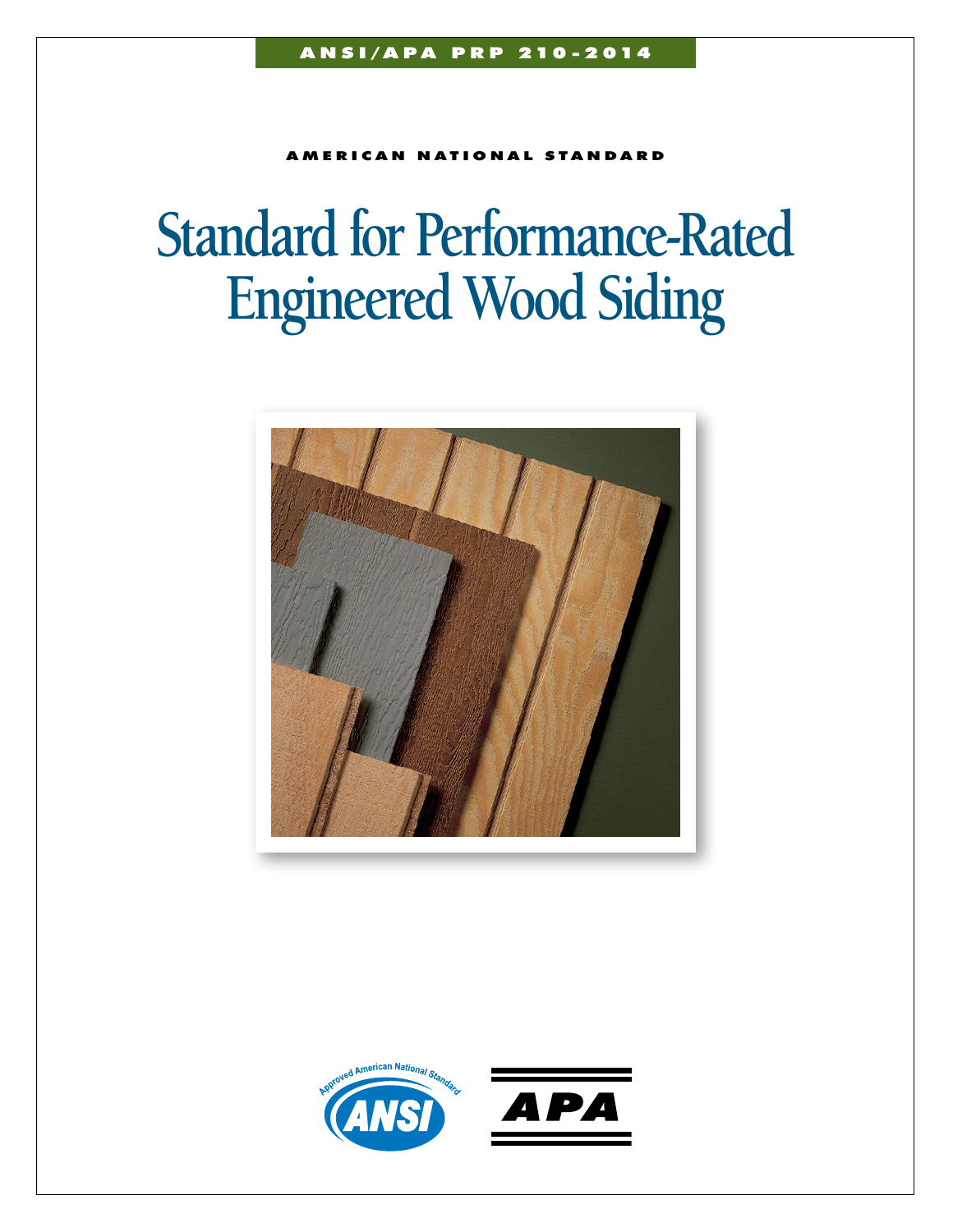## American National Standard

Approval of an American National Standard requires review by ANSI that the requirements for due process, consensus, and other criteria for approval have been met by the standards developer. Consensus is established when, in the judgment of the ANSI Board of Standards Review, substantial agreement has been reached by directly and materially affected interests. Substantial agreement means more than a simple majority, but not necessarily unanimity. Consensus requires that all views and objections be considered, and that a concerted effort be made towards their resolution. The use of American National Standards is completely voluntary; their existence does not in any respect preclude anyone, whether he has approved the standards or not, from manufacturing, marketing, purchasing, or using products, processes, or procedures not conforming to the standards.

The American National Standards Institute does not develop standards and will in no circumstances give an interpretation of any American National Standard. Moreover, no person shall have the right or authority to issue an interpretation of an American National Standard in the name of the American National Standards Institute. Requests for interpretations should be addressed to the secretariat or sponsor whose name appears on the title page of this standard.

**Caution Notice:** This American National Standard may be revised or withdrawn at any time. The procedures of the American National Standards Institute require that action be taken periodically to reaffirm, revise, or withdraw this standard. Purchasers of American National Standards may receive current information on all standards by calling or writing the American National Standards Institute.

American National Standards Institute 25 West 43rd Street, 4th Floor New York, NY 10036 www.ansi.org

Published by APA – The Engineered Wood Association 7011 South 19th Street Tacoma, WA 98466

Copyright © 2014 by APA – The Engineered Wood Association All rights reserved.

No part of this publication may be reproduced in any form, in an electronic retrieval system or otherwise, without the prior written permission of the publisher. Printed in the United States of America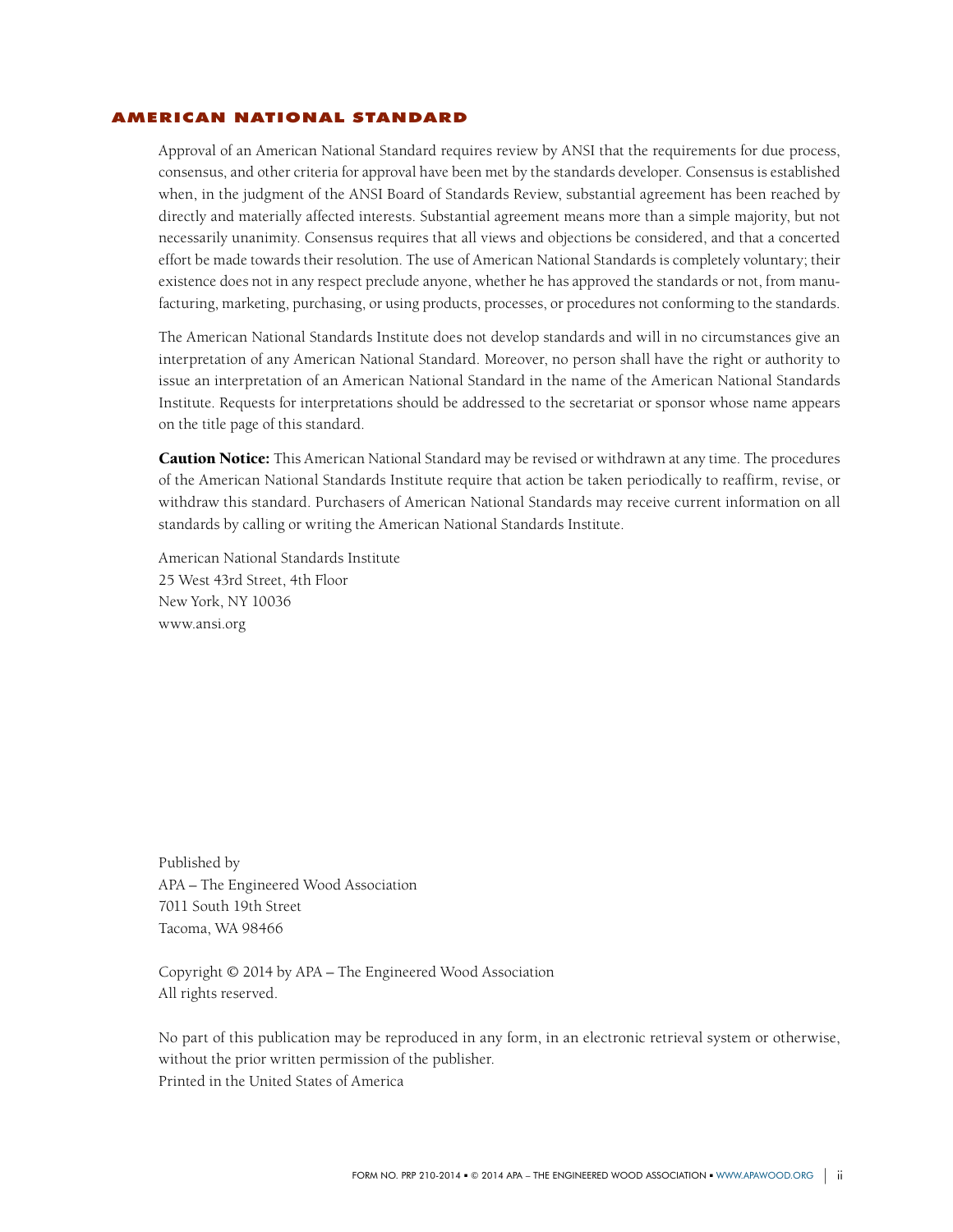#### ANSI/APA PRP 210-2014

## **AMERICAN NATIONAL STANDARD**

# **Standard for Performance-Rated Engineered Wood Siding**

*APA – The Engineered Wood Association*

Approved March 7, 2014 American National Standards Institute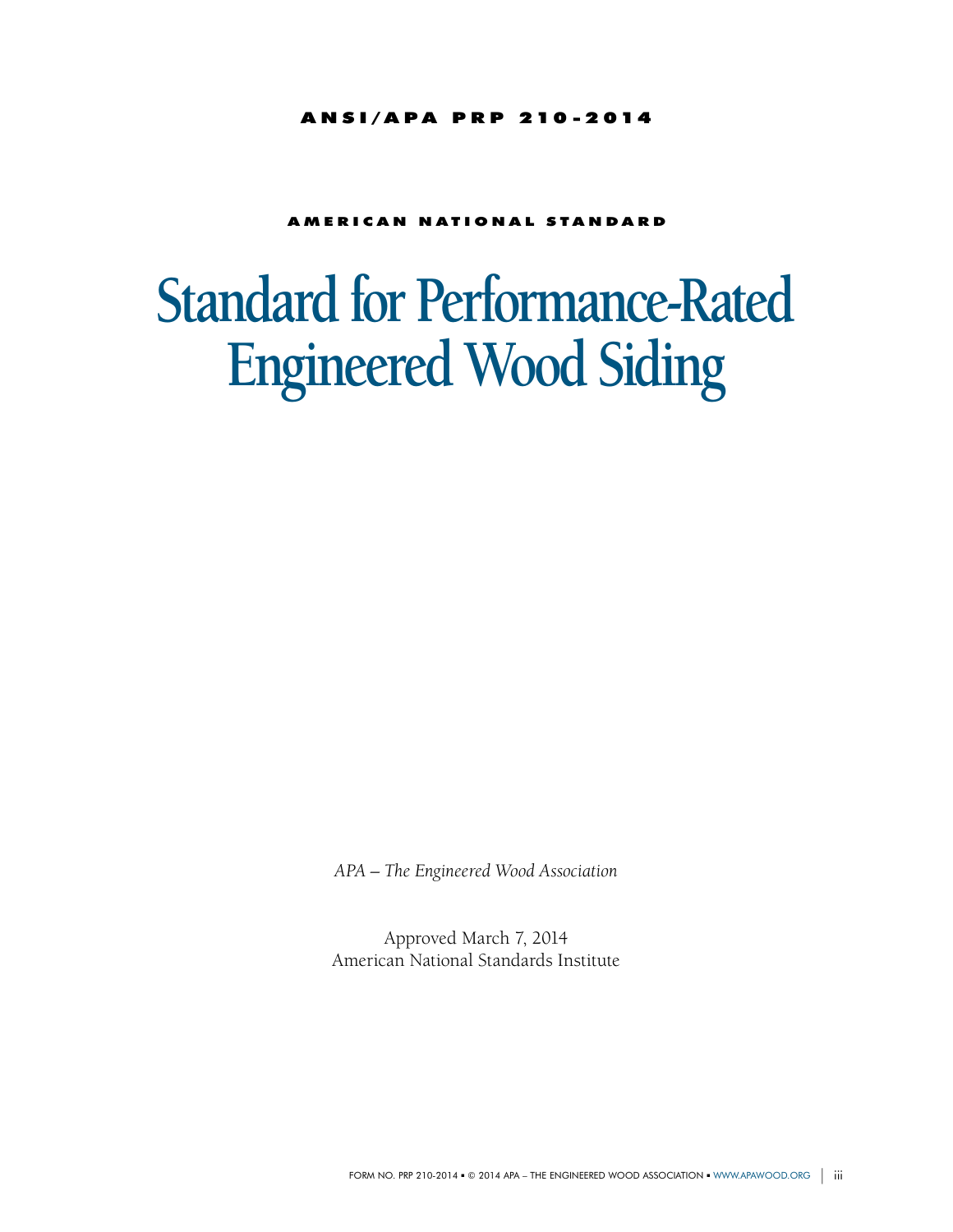#### **FOREWORD** (This Foreword is not a part of American National Standard ANSI/APA PRP 210-2014)

This Standard provides requirements and test methods for qualification and quality assurance for performance-rated engineered wood siding, which is a veneer-based, structural-use product intended for use in construction applications as exterior siding. Product marking that conforms to this Standard is also specified.

This Standard was originally promulgated under the *Manufacturing and Performance Standard for APA Rated Siding Panels*, as documented in the *Performance Standards and Qualification Policy for Structural-Use Panels*, APA PRP 108, which has been in use by the wood structural panel industry in North America since April 1980. The development of this consensus American National Standard was achieved by following the *Operating Procedures for Development of Consensus Standards* of APA – The Engineered Wood Association, approved by the American National Standards Institute (ANSI).

Inquiries or suggestions for improvement of this Standard should be directed to APA – The Engineered Wood Association at 7011 South 19th Street, Tacoma, WA 98466, www.apawood.org.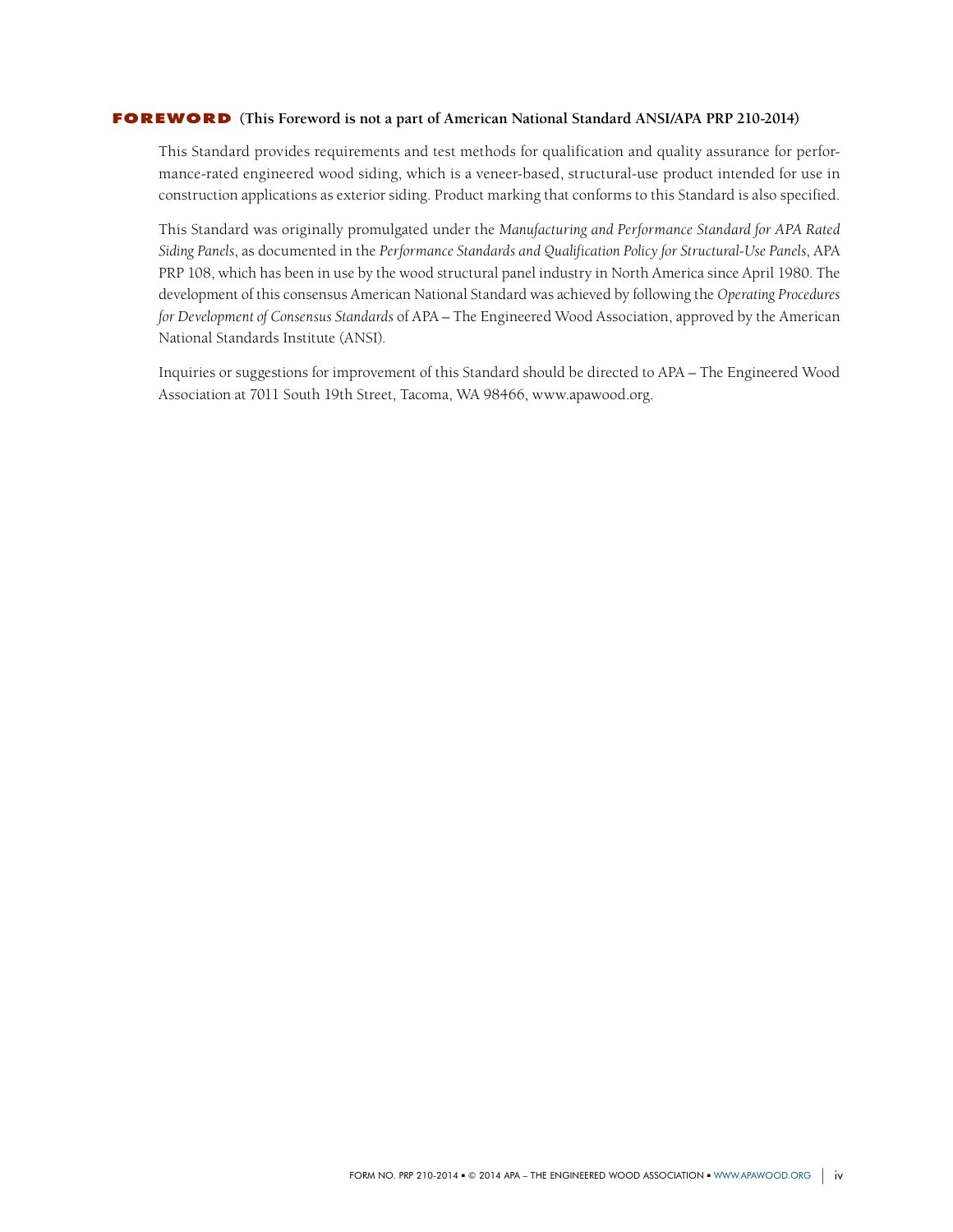# **CONTENTS**

| 1.         |                                                                                                                                                                                                                      |  |
|------------|----------------------------------------------------------------------------------------------------------------------------------------------------------------------------------------------------------------------|--|
| 2.         |                                                                                                                                                                                                                      |  |
| 3.         | REFERENCED DOCUMENTS  1<br>3.1.<br>Other Standards and Referenced Document 1<br>3.2.                                                                                                                                 |  |
| $\Delta$ . | 4.1.<br>Description of Terms Specific to This<br>4.2.                                                                                                                                                                |  |
| 5.         | <b>MATERIAL AND APPEARANCE REQUIREMENTS 2</b><br>5.1.<br>5.2.<br>Hardboard Face $\ldots \ldots \ldots \ldots \ldots \ldots$<br>5.3.<br>5.4.<br>5.5.                                                                  |  |
| 6.         | <b>STRUCTURAL PERFORMANCE QUALIFICATION 3</b><br>6.1.<br>Concentrated Static Loads 3<br>6.2.<br>6.3.<br>Hard-Body Impact Loads 4<br>Soft-Body Impact Loads 4<br>6.4.<br>Fastener Head Pull-Through 5<br>6.5.<br>6.6. |  |
| 7.         | <b>BOND PERFORMANCE QUALIFICATION 6</b>                                                                                                                                                                              |  |
| 8.         | <b>ADDITIONAL PERFORMANCE</b><br>8.1.<br>8.2.                                                                                                                                                                        |  |

| 9. | 9.1.           | <b>DIMENSIONAL TOLERANCE</b>                                                                                                                                 |
|----|----------------|--------------------------------------------------------------------------------------------------------------------------------------------------------------|
|    | 10.1.<br>10.2. | Trademarking and Certification 8                                                                                                                             |
|    | 11.1.          | 11. TEST METHODS9<br>Siding Performance Under Concentrated                                                                                                   |
|    | 11.2.<br>11.3. | Siding Performance Under Uniform Loads. 10<br>Siding Performance Under Hard-Body<br>Impact Loads. $\dots \dots \dots \dots \dots \dots \dots \dots \dots 12$ |
|    | 11.4.          | Siding Performance Under Soft-Body                                                                                                                           |
|    | 11.5.          | Fastener-Holding Performance 14                                                                                                                              |
|    | 11.6.          | Wall Performance Under Racking Loads 15                                                                                                                      |
|    | 11.7.          | Buckling Performance Measured on a                                                                                                                           |
|    | 11.8.          | Overlay Performance on Engineered                                                                                                                            |
|    | 11.9.          | Siding Thickness $\ldots \ldots \ldots \ldots \ldots \ldots \ldots \ldots$                                                                                   |
|    | 11.10.         | Large Siding Panel Bending $\ldots \ldots \ldots \ldots \ldots$ 18                                                                                           |
|    | 11.11.         | Linear Expansion and Thickness Swell18                                                                                                                       |
|    |                | 11.12. Panel Moisture Content 19                                                                                                                             |
|    |                | APPENDIX A (NON-MANDATORY) 20                                                                                                                                |
|    | A1.            | History of Standard 20                                                                                                                                       |
|    | A2.            | Commentary21                                                                                                                                                 |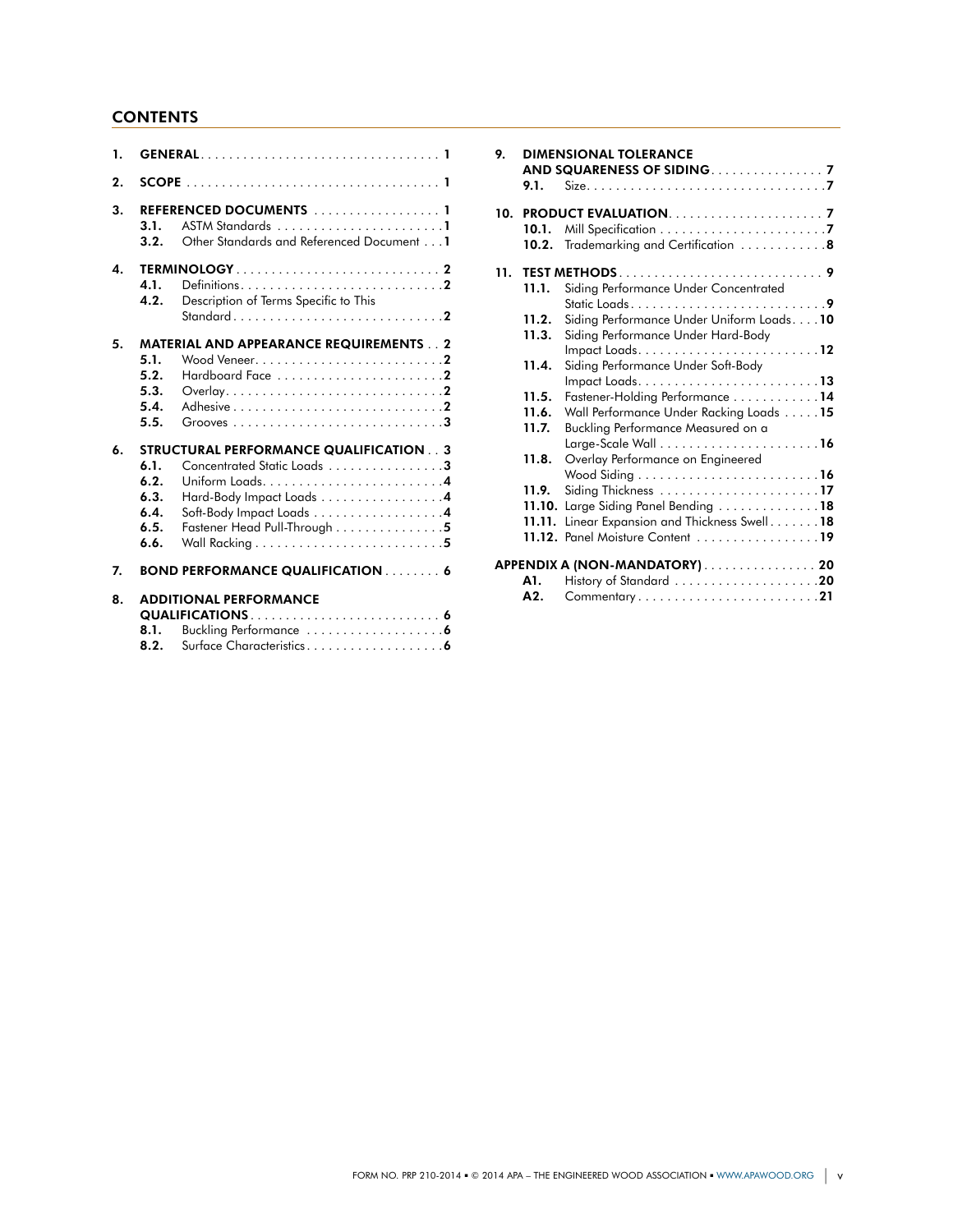# <span id="page-5-0"></span>1. GENERAL

Performance-rated engineered wood siding (referred to as "siding" hereinafter) is a veneer-based, structural-use product intended for use in construction applications as exterior siding when fastened to supports spaced in accordance with the Span Rating in inches. Siding can be in the form of panel or lap when qualified under this standard and installed in accordance with the recommendations provided by the manufacturer and/or qualified agency that are consistent with this standard.

# 2. SCOPE

This standard provides qualification and trademark requirements for performance-rated engineered wood siding at the time of manufacturing. This includes the raw materials and binding materials as they affect performance, dimensions, tolerances, and moisture content of siding. This standard does not cover the efficacy or effect of preservative treatments on the siding products when applicable. Finish adhesion on engineered wood siding is beyond the scope of this standard.

*Note 1: AWPA U1 Standard provides detailed information for preservative treatments on plywood when necessary.*

This standard incorporates the U.S. customary units as well as the International System of Units (SI). The values given in the U.S. customary units are the standard and the SI values given in parentheses are for information only.

# 3. REFERENCED DOCUMENTs

#### 3.1. ASTM Standards

- D1037-12 Standard Test Methods for Evaluating Properties of Wood-Base Fiber and Particle Panel Materials
- D1761-12 Standard Test Methods for Mechanical Fasteners in Wood
- D3043-00 (2011) Standard Test Methods for Structural Panels in Flexure
- D3501-05a (2011) Standard Test Methods for Wood-Based Structural Panels in Compression
- D4442-07 Standard Test Methods for Direct Moisture Content Measurement of Wood and Wood-Base Materials
- E72-13a Test Methods of Conducting Strength Tests of Panels for Building Construction
- E661-03 (2009) Standard Test Method for Performance of Wood and Wood-Based Floor and Roof Sheathing Under Concentrated Static and Impact Loads

## 3.2. Other Standards and Referenced Documents

- ANSI/AHA A135.4-2012 American National Standard for Basic Hardboard
- AWPA U1-13 Use Category System: User Specification for Treated Wood
- Voluntary Product Standard PS 1-09 Structural Plywood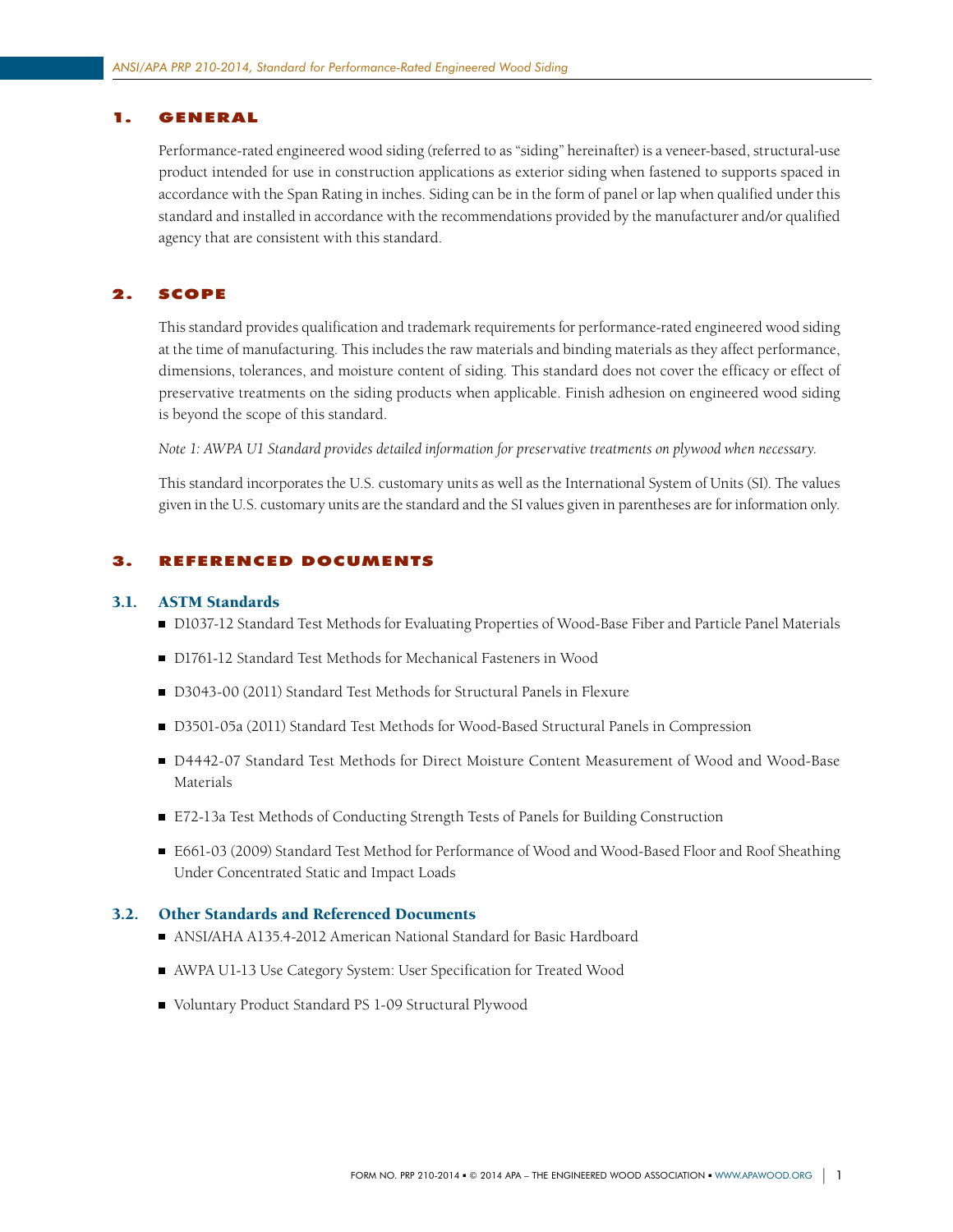# <span id="page-6-0"></span>4. TERMINOLOGY

## 4.1. Definitions

For terms that are not defined in this standard, see referenced standards.

## 4.2. Description of Terms Specific to This Standard

*Engineered Wood Siding –* a veneer-based, structural-use product intended for use in construction applications as exterior siding when fastened to supports spaced in accordance with the Span Rating in inches. The engineered wood siding may contain hardboard for the top and/or bottom layers.

*Mill Specification –* A manufacturing specification based on product evaluation to be used for quality assurance purposes by the manufacturer and the qualified agency.

*Performance Category –* A panel designation related to the panel thickness range that is linked to the nominal panel thickness designations used in the International Building Code (IBC) and International Residential Code (IRC). For purposes of labeling, as defined in Section 10.1(b), abbreviations PERF CAT, CAT or Category are permitted.

*Span Rating –* An index number, based on customary inch units, that identifies the recommended maximum center-to-center support spacing for the specified siding application under normal use conditions. Spans are defined for wall applications. As a matter of convention, spans are typically specified by a single index number. For example, a siding Span Rating of 24 designates a wall application with stud spacing of 24 inches (610 mm) or less on center.

*Lap Siding –* A siding that is typically manufactured from panel siding in widths of 12 inches (305 mm) or less with the long siding axis across supports for application as engineered wood siding.

*Panel Siding –* A siding that is manufactured in minimum widths of 4 feet (1219 mm) for application as engineered wood siding with or without grooves on the face and with or without the impregnated resin overlay. Grooves in panel siding shall be parallel to the major strength axis of the panel. Panel siding is typically used in application with the long panel axis parallel to the supports.

## 5. MATERIAL AND APPEARANCE REQUIREMENTS

#### 5.1. Wood Veneer

Any wood veneer used as a component of a siding shall comply with the "C" or better veneer grade and workmanship requirements specified in PS 1.

## 5.2. Hardboard Face

The hardboard face shall comply with the requirements of Class 1 of ANSI/AHA A135.4.

## 5.3. Overlay

The overlay shall comply with Section 5.6.7 of PS 1 and Section 8.2.1 of this standard.

#### 5.4. Adhesive

The adhesive shall comply with the requirements specified in Section 7 of this standard.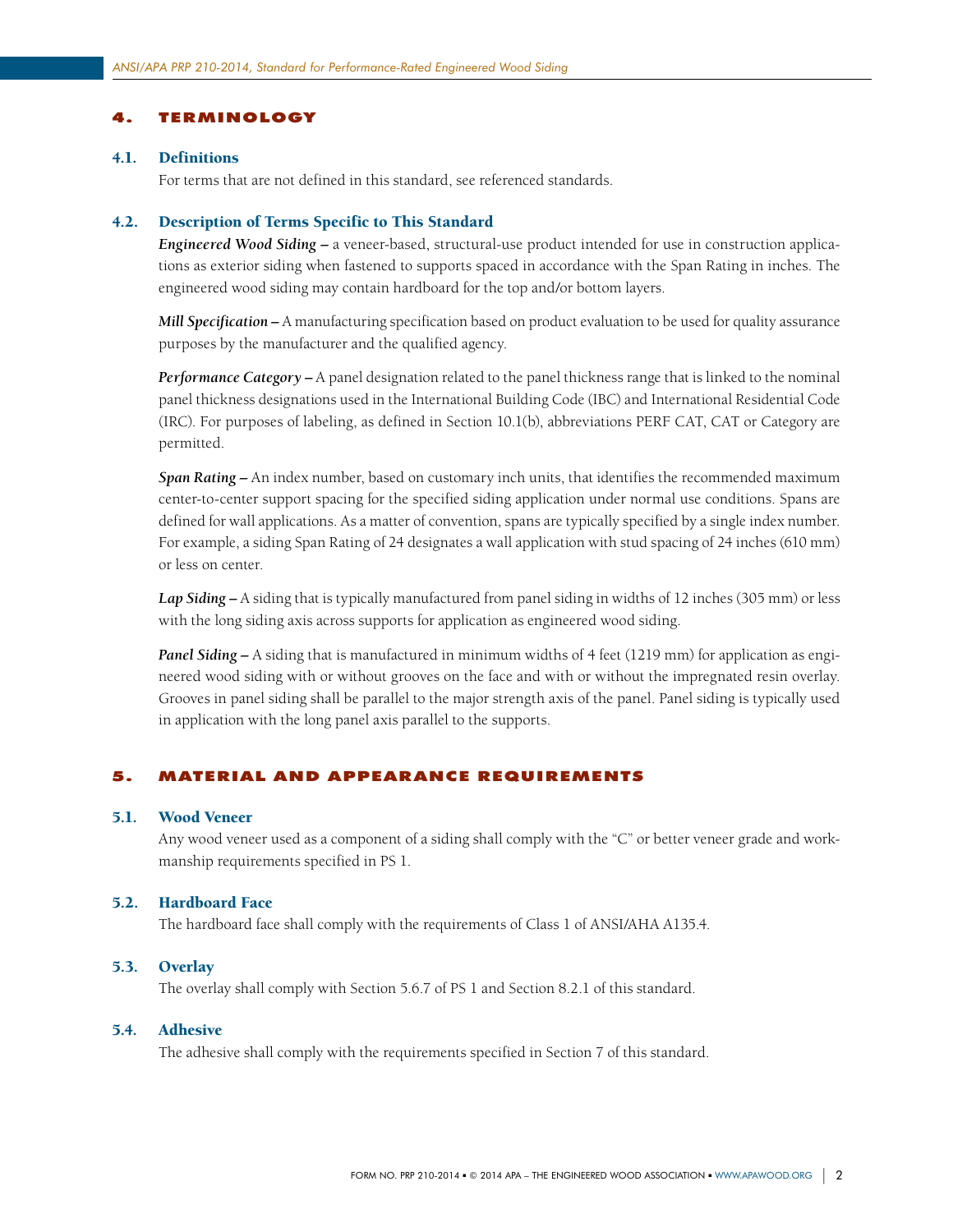## <span id="page-7-0"></span>5.5. Grooves

The bottom of any groove shall occur within the face or within a ply whose grain is parallel to the face veneer with the following exception:

The bottom of V-grooves whose sides slope at an angle of 75 degrees or less from the plane of the face may occur within a core veneer. Any openings 1/16 inch (1.6 mm) or more in dimension intersected in the core veneer shall be solidly filled with an approved synthetic patching material. Where grooves are wider than 3/8 inch (9.5 mm), any voids at the base of the grooves shall be solidly filled with a synthetic patching material or be patched with an appropriate wood repair.

## 6. STRUCTURAL PERFORMANCE QUALIFICATION

Performance shall be as specified in this section when tested in accordance with the referenced standard test methods provided in this standard. Specimens shall be tested in the as-received conditions except as noted otherwise in this standard. Tests shall be conducted at the support spacing to be shown on the trademark. Any special product modification which enhances performance, such as moisturizing or water repellent treatment, shall be noted in the mill specification. If a change in siding configuration or processing is made, additional qualification tests, as necessary, shall be performed.

The following notes shall apply to Sections 6.1 through 6.4:

*1)* Specimens shall be tested wet, as defined in Sections 11.1.3, 11.2.3, 11.3.3, and 11.4.3,

*2)* Residual indentation or deflection shall be measured one minute ± 5 seconds after removal of the load, and

*3)* Specimens shall be tested at the maximum intended Span Rating for the product (typically 16 or 24 oc).

## 6.1. Concentrated Static Loads

Siding shall be tested in accordance with Section 11.1 for concentrated static loads and shall conform to the criteria shown in Table 1.

| TABIF 1                                                             |                                                                      |                       |  |  |  |
|---------------------------------------------------------------------|----------------------------------------------------------------------|-----------------------|--|--|--|
| <b>CONCENTRATED STATIC LOAD PERFORMANCE CRITERIA</b>                |                                                                      |                       |  |  |  |
| <b>Maximum Residual Deflection</b><br>After 100-lbf (0.445-kN) Load | <b>Average Residual Indentation</b><br>After 100-lbf (0.445-kN) Load | Minimum Ultimate Load |  |  |  |
| $0.20$ in. $(5.1$ mm)                                               | $0.04$ in. $(1.0$ mm)                                                | 200 lbf (0.89 kN)     |  |  |  |

A minimum of five tests (one specimen taken from at least five siding panels) shall be evaluated for concentrated static loads according to Section 11.1.

A minimum of 90 percent of the tests shall exhibit residual deflections no more than the maximum residual deflection specified in Table 1; the average residual indentation shall not be greater than the value specified in Table 1; and a minimum of 90 percent of the tests shall conform to the minimum ultimate load specified in Table 1.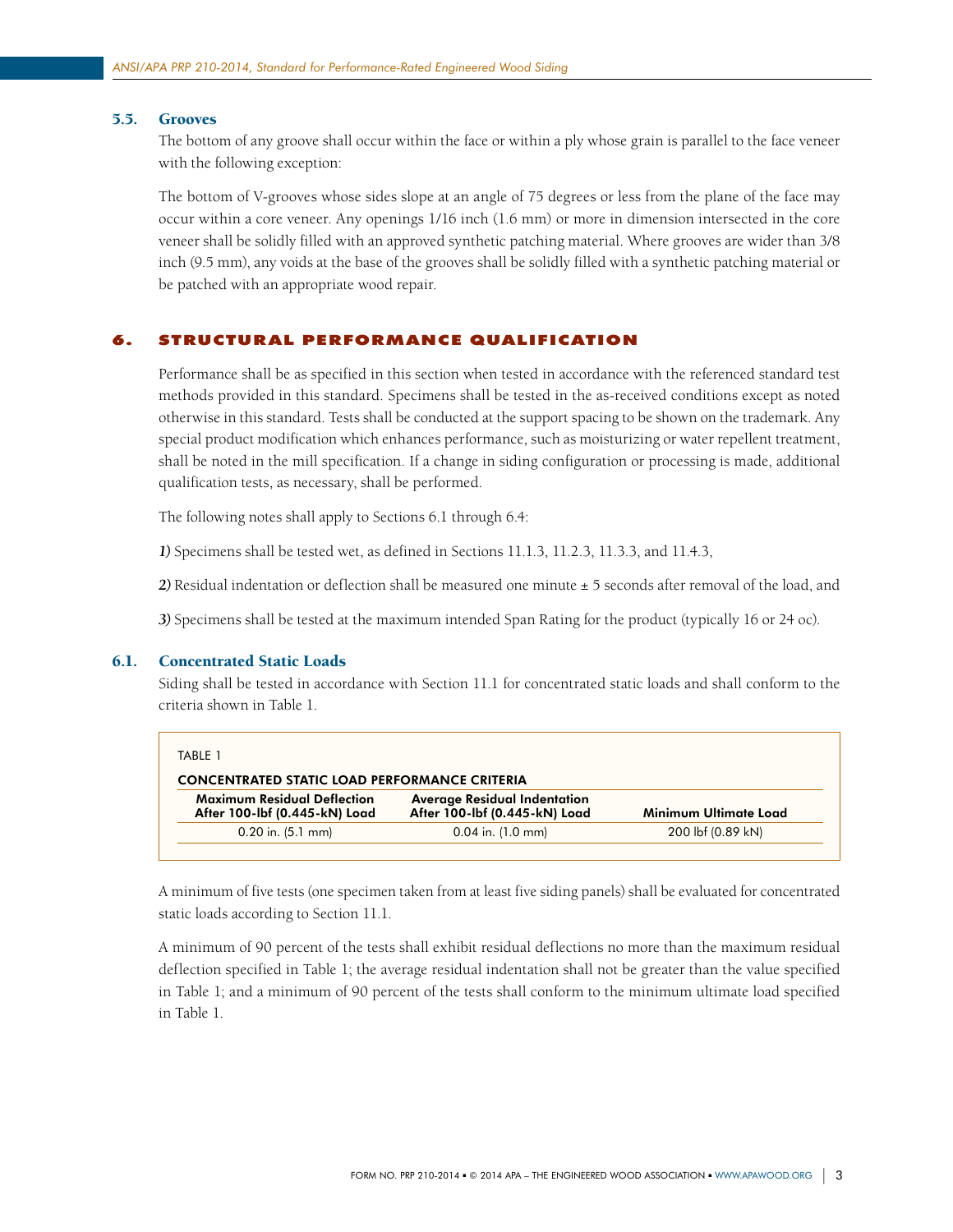## <span id="page-8-0"></span>6.2. Uniform Loads

Siding shall be tested in accordance with Section 11.2 for uniform loads and shall conform to the criteria shown in Table 2.

| TABLE 2                                                  |                       |
|----------------------------------------------------------|-----------------------|
| UNIFORM LOAD PERFORMANCE CRITERIA                        |                       |
| Maximum Residual Deflection After 50-psf (2.39 kPa) Load | Minimum Ultimate Load |
| $0.20$ in. $(5.1$ mm)                                    | 150 psf (7.18 kPa)    |

A minimum of five tests (one specimen taken from at least five siding panels) shall be evaluated for uniform load capacity according to Section 11.2.

A minimum of 90 percent of the tests shall exhibit residual deflections no more than the value specified in Table 2; and a minimum of 90 percent of the tests shall conform to the minimum ultimate load specified in Table 2.

## 6.3. Hard-Body Impact Loads

Siding shall be tested in accordance with the procedures of Section 11.3 for hard-body impact loads and shall conform to the criteria shown in Table 3.

| TABLE 3                                                         |                        |
|-----------------------------------------------------------------|------------------------|
| <b>HARD-BODY IMPACT LOAD PERFORMANCE CRITERIA</b>               |                        |
| Average Residual Indentation After 4 lbf-ft (5.42 kN-mm) Impact | Minimum Ultimate Load  |
| $0.04$ in. $(1.0 \text{ mm})$                                   | 8 lbf-ft (10.85 kN-mm) |

A minimum of five tests (one specimen taken from at least five siding panels) shall be evaluated for hard-body impact load capacity according to Section 11.3.

The average residual indentation shall not be greater than the value specified in Table 3; and a minimum of 90 percent of the tests shall conform to the minimum ultimate load specified in Table 3.

## 6.4. Soft-Body Impact Loads

Siding shall be tested in accordance with the procedures of Section 11.4 for soft-body impact loads and shall conform to the criteria shown in Table 4.

| TABI F 4                                                         |                         |
|------------------------------------------------------------------|-------------------------|
| SOFT-BODY IMPACT LOAD PERFORMANCE CRITERIA                       |                         |
| Maximum Residual Deflection After 30 lbf-ft (40.67 kN-mm) Impact | Minimum Ultimate Load   |
| $0.20$ in. $(5.1$ mm)                                            | 45 lbf-ft (61.01 kN-mm) |

A minimum of five tests (one specimen taken from at least five siding panels) shall be evaluated for soft-body impact load capacity according to Section 11.4.

A minimum of 90 percent of the tests shall exhibit residual deflections no more than the maximum residual deflection specified in Table 4; and a minimum of 90 percent of the tests shall conform to the minimum ultimate load specified in Table 4.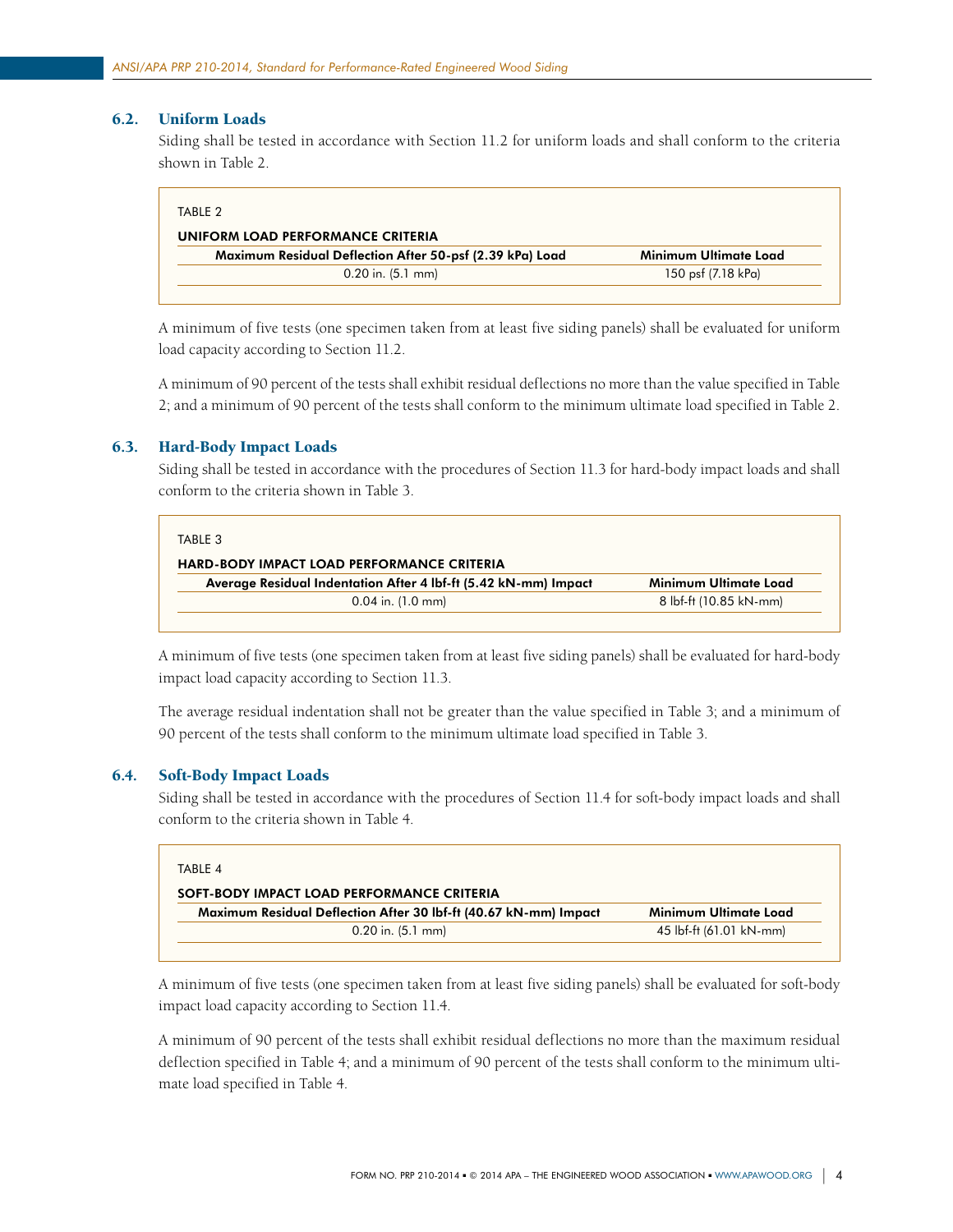# <span id="page-9-0"></span>6.5. Fastener Head Pull-Through

Siding shall be tested in accordance with the procedures of Section 11.5 for fastener head pull-through and shall conform to the criteria shown in Table 5.

| <b>FASTENER HEAD PULL-THROUGH CRITERIA</b> |                          |                       |
|--------------------------------------------|--------------------------|-----------------------|
| <b>Test Exposure Conditions</b>            | Nail Size <sup>(a)</sup> | Minimum Ultimate Load |
| Dry                                        |                          | 55 lbf (0.245 kN)     |
| Wet                                        | 6d                       | 40 lbf (0.178 kN)     |

A minimum of twenty tests (four specimens taken from at least five siding panels) shall be conducted for each exposure condition for fastener head pull-through according to Section 11.5. For the purpose of this testing, thickness of the siding shall be measured and reported at the base of grooves (if present) unless otherwise recommended by the manufacturer.

At least 90 percent of the tests shall conform to the minimum ultimate load specified in Table 5.

## 6.6. Wall Racking

Panel siding shall be tested in accordance with the procedures of Section 11.6 for wall racking and shall conform to the criteria shown in Table 6. Lap siding products do not have racking resistance capability and therefore do not need to be tested.

A minimum of two tests for each test exposure condition shall be evaluated for wall racking according to Section 11.6.

|                           |                                         | <b>Nail Spacing</b> |                              |                                              | Performance Requirements <sup>(a)</sup> |                                           |                                    |
|---------------------------|-----------------------------------------|---------------------|------------------------------|----------------------------------------------|-----------------------------------------|-------------------------------------------|------------------------------------|
| <b>Thickness</b>          | <b>Nail Size</b><br>(galvanized<br>(box | Panel Edge          | Intermediate<br><b>Studs</b> | Test<br><b>Exposure</b><br><b>Conditions</b> | Design<br>Load                          | Maximum<br><b>Deflection at</b><br>Design | Minimum<br><b>Ultimate</b><br>Load |
|                           | 6d<br>6 in. (152 mm) 12 in. (305 mm)    |                     |                              |                                              | $150$ lbf/ft<br>(2.2 N/mm)              | $0.20$ in<br>$(5.1 \text{ mm})$           | 650 lbf/ft                         |
| At Point                  |                                         |                     | Dry                          | 300 lbf/ft<br>(4.4 N/mm)                     | $0.60$ in.<br>$(15.2 \text{ mm})$       | (9.5 N/mm)                                |                                    |
| of Nailing <sup>(b)</sup> |                                         |                     | $Wet^{(c)}$                  | 150 lbf/ft<br>(2.2 N/mm)                     | $0.28$ in.<br>$(7.1 \text{ mm})$        | $500$ lbf/ft<br>(7.3 N/mm)                |                                    |
|                           |                                         |                     |                              | 300 lbf/ft<br>(4.4 N/mm)                     | $0.80$ in.<br>$(20.3 \text{ mm})$       |                                           |                                    |

(a) Stud spacing at 16 in. (406 mm) o.c. or 24 in. (610 mm) o.c., depending on the maximum Span Rating.

(b) Thickness at point of nailing shall be measured at base of grooves (if grooved) unless otherwise recommended by the manufacturer. (c) Wet exposure shall follow the recommended procedures outlined in ASTM E72.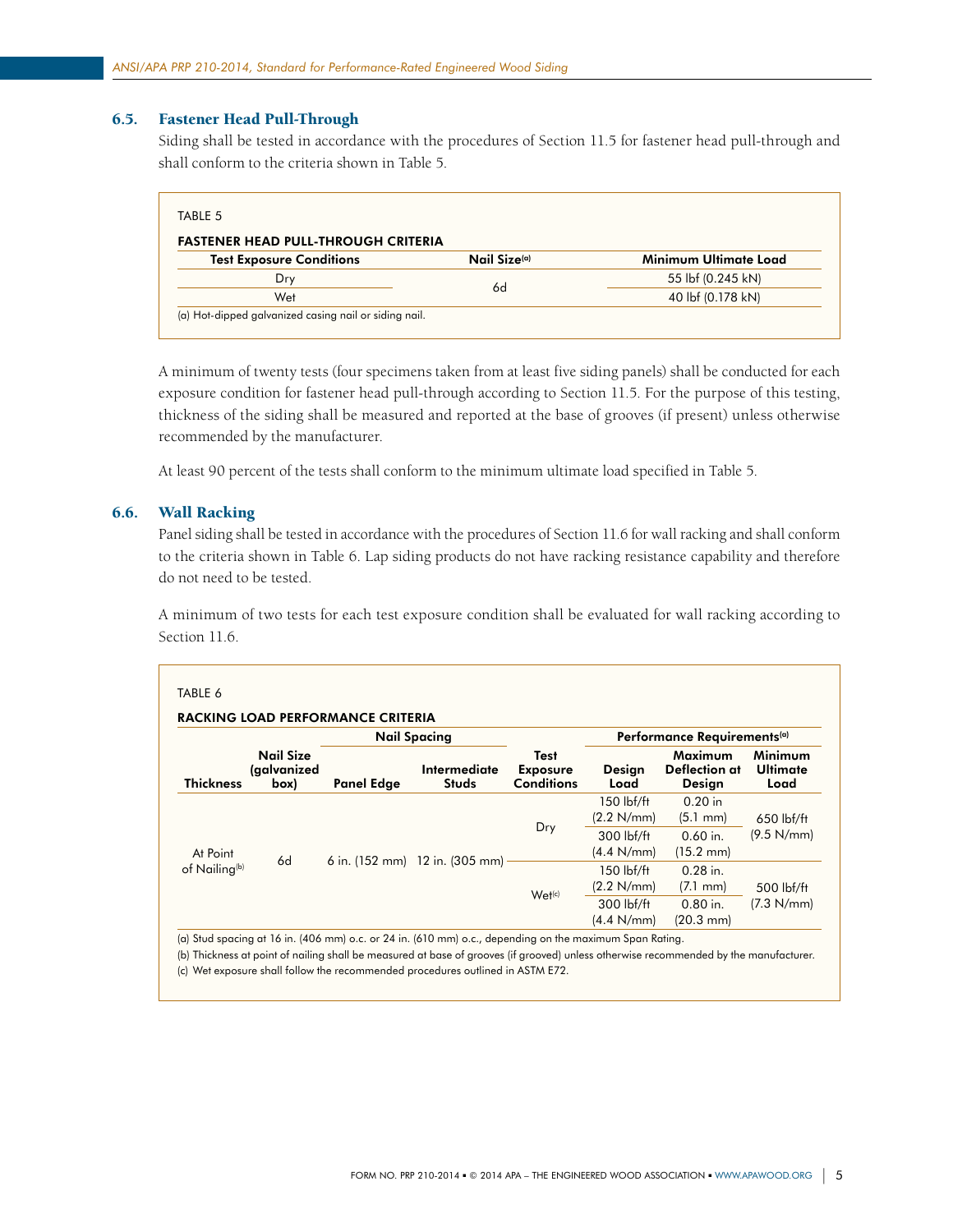#### <span id="page-10-0"></span>*6.6.1. Deflection*

The average deflection shall not be greater than the value specified in Table 6. If the average deflection is greater than the value specified in Table 6, but does not exceed the requirement by 20 percent, another wall may be tested. If the average of the three walls taken together does not exceed the value specified in Table 6, the requirement shall be considered satisfied.

# *6.6.2. Ultimate Load*

All tests shall conform to the minimum ultimate load specified in Table 6. If only two tests are evaluated, then values shall be within 10 percent of each other. If the two ultimate loads do not agree within 10 percent, another wall may be tested. If the lowest value of the three walls tested exceeds the minimum ultimate load specified in Table 6, the requirement shall be considered satisfied.

## 7. BOND PERFORMANCE QUALIFICATION

The bond lines for veneer-to-veneer, hardboard-to-veneer, and overlay-to-veneer shall meet the PS 1 Exterior bond requirements.

# 8. ADDITIONAL PERFORMANCE QUALIFICATIONS

#### 8.1. Buckling Performance

Siding shall be tested according to the procedures of Section 11.7 for stability on a large-scale test frame.

The upper 5 percent exclusion limit of buckling distortions across the supports shall be no greater than 0.20 inch (5.1 mm) as determined by the procedures of Section 11.7. Any special feature included by the manufacturer, such as coatings or moisture conditioning, shall be noted in the mill specification.

## 8.2. Surface Characteristics

Performance shall be as specified in this section for properties that affect finish performance when tested in accordance with the referenced test method.

#### *8.2.1. Overlays*

Siding with overlays shall be tested in accordance with the procedures of Section 11.8 and shall conform to the criteria shown in Table 7. A minimum of five specimens (one specimen each taken from at least five siding panels) shall be tested for each exposure condition.

| <b>Test Exposure Condition</b> |                     | <b>Performance Requirements</b>                                                                                                                                                                                                                                                                           |
|--------------------------------|---------------------|-----------------------------------------------------------------------------------------------------------------------------------------------------------------------------------------------------------------------------------------------------------------------------------------------------------|
| Test 1                         | Vacuum-Pressure-Dry | Delamination limited to an area 1/2 in. (12.7 mm) deep x 1 in. (25.4 mm) wide; No<br>internal separation of the overlay; No cracks in the overlay                                                                                                                                                         |
| Test 2                         | Machinability       | Performance of the overlay must be at least equivalent to that of the typical PS 1<br>phenolic Medium Density Overlay - General. The overlay shall present a smooth<br>edge after the machining tests (sawing, nailing, routing, and drilling) and shall not<br>tear, crack, chip or exhibit fuzzy grain. |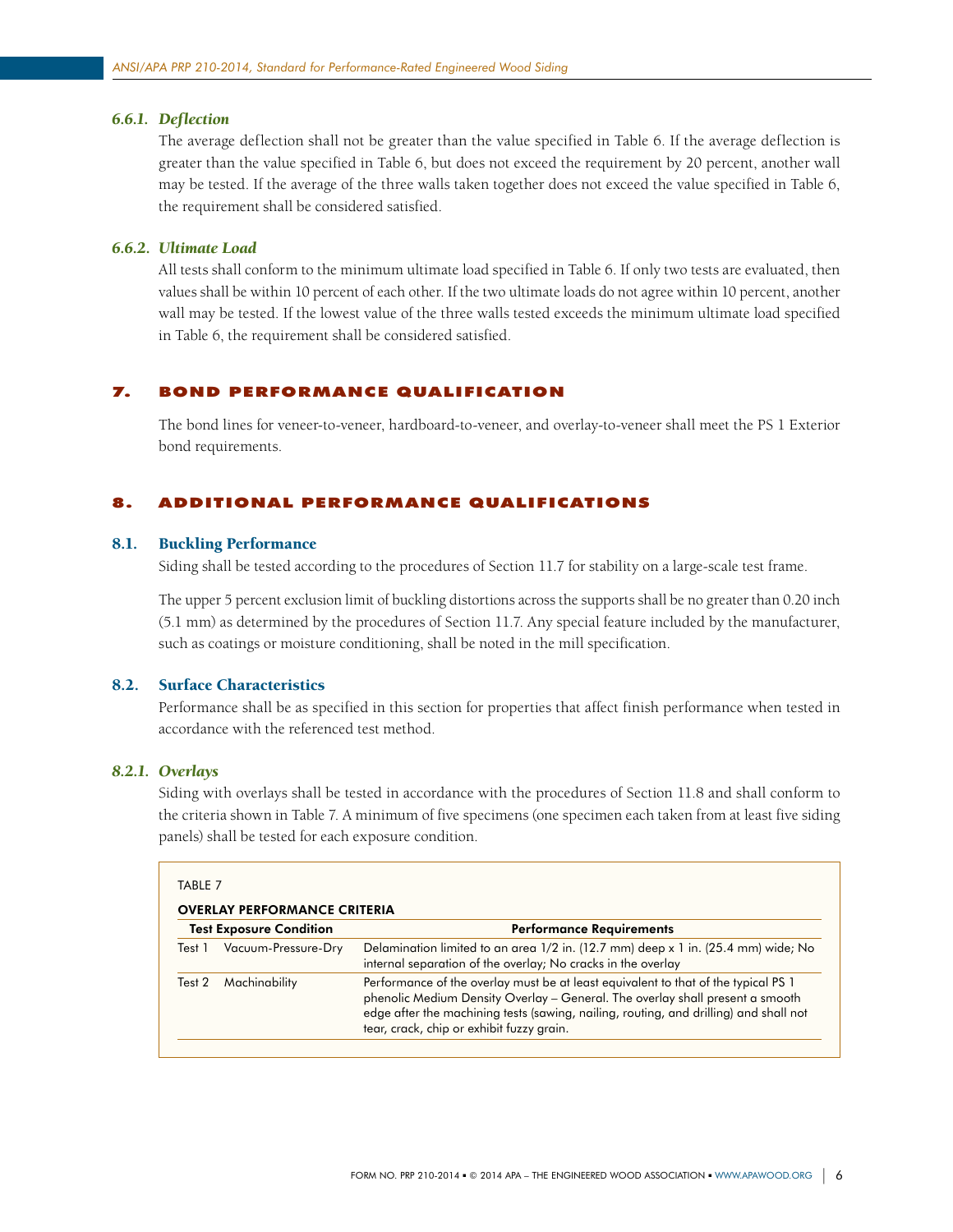#### <span id="page-11-0"></span>9. DIMENSIONAL TOLERANCE AND SQUARENESS OF SIDING

#### 9.1. Size

A tolerance of plus 0, minus 1/8 inch (3.18 mm) on specified length and/or width shall be permitted.

## *9.1.1. Performance Category and Thickness Tolerances*

Siding thickness shall be measured with a micrometer having 3/4 in. (19.1 mm) (minus 0, plus 0.050 in. [1.3 mm]) diameter anvils. Measurements shall be taken at an applied anvil pressure of not less than 5 psi (34 kPa) or more than 10 psi (69 kPa). The location of the measurements shall be representative of general siding thickness at approximate mid-length along each edge of the panel and the average of the four measurements shall be taken as the thickness of that siding. If a measurement point contains a permissible grade characteristic that affects siding thickness, the measurement point shall be shifted from that point. The siding thickness shall conform to the provisions for unsanded panels in Table 10 of PS 1.

#### *9.1.2. Squareness and Straightness*

Siding shall be square within 1/64 inch per lineal foot (5.21 mm per lineal meter) of panel length, as measured along the diagonals. All siding shall be manufactured so that the maximum distance from the panel edge to a straight line drawn from one corner to the adjacent corner of the siding is within 1/16 inch (1.59 mm).

# 10. PRODUCT EVALUATION

#### 10.1. Mill Specification

Upon conformance with the requirements specified in this standard, a manufacturing specification unique to the product and mill shall be written based on product evaluation. This specification shall be used for quality assurance purposes by the manufacturer and the qualified agency. Product evaluation will be accomplished on the same lot supplied by the manufacturer for qualification testing. Reference values shall be established during product evaluation or from applicable performance requirements in this standard.

The mill specification shall contain the following information:

*a) Siding panel construction –* Siding panels shall be defined as to veneer species and construction.

- *b) Thickness –* The panel fractional Performance Category (see Section 9.1.1) and term "Performance Category" or abbreviation (i.e., PERF CAT, CAT or Category) shall be labeled on the panel. In addition, the thickness in 1000ths of an inch within the permitted tolerance for the Performance Category shall be labeled on the panel. Appendix D of PS 1 provides a table of recommended thickness labels. Alternatively, the reference value shall be the average panel thickness less 1.932 standard deviations (the 95 percent lower tolerance limit at 75 percent confidence) for twenty panels tested in accordance with Section 11.9.
- *c) Bending stiffness –* Twenty tests (two specimens taken from each of at least ten siding panels) shall be evaluated for bending stiffness both along and across the major panel strength axis according to the procedures of Section 11.10. The reference value for each panel direction shall be the lower value of a 90 percent confidence interval established on the mean.
- *d)Bending strength –* Ten tests (one specimen taken from each of ten different siding panels) shall be tested for maximum bending moment both along and across the major panel strength axis according to the procedures of Section 11.10. The reference values for each panel direction shall be the minimum observed value, or the sample mean less 1.8 times the sample standard deviation, whichever is the higher value.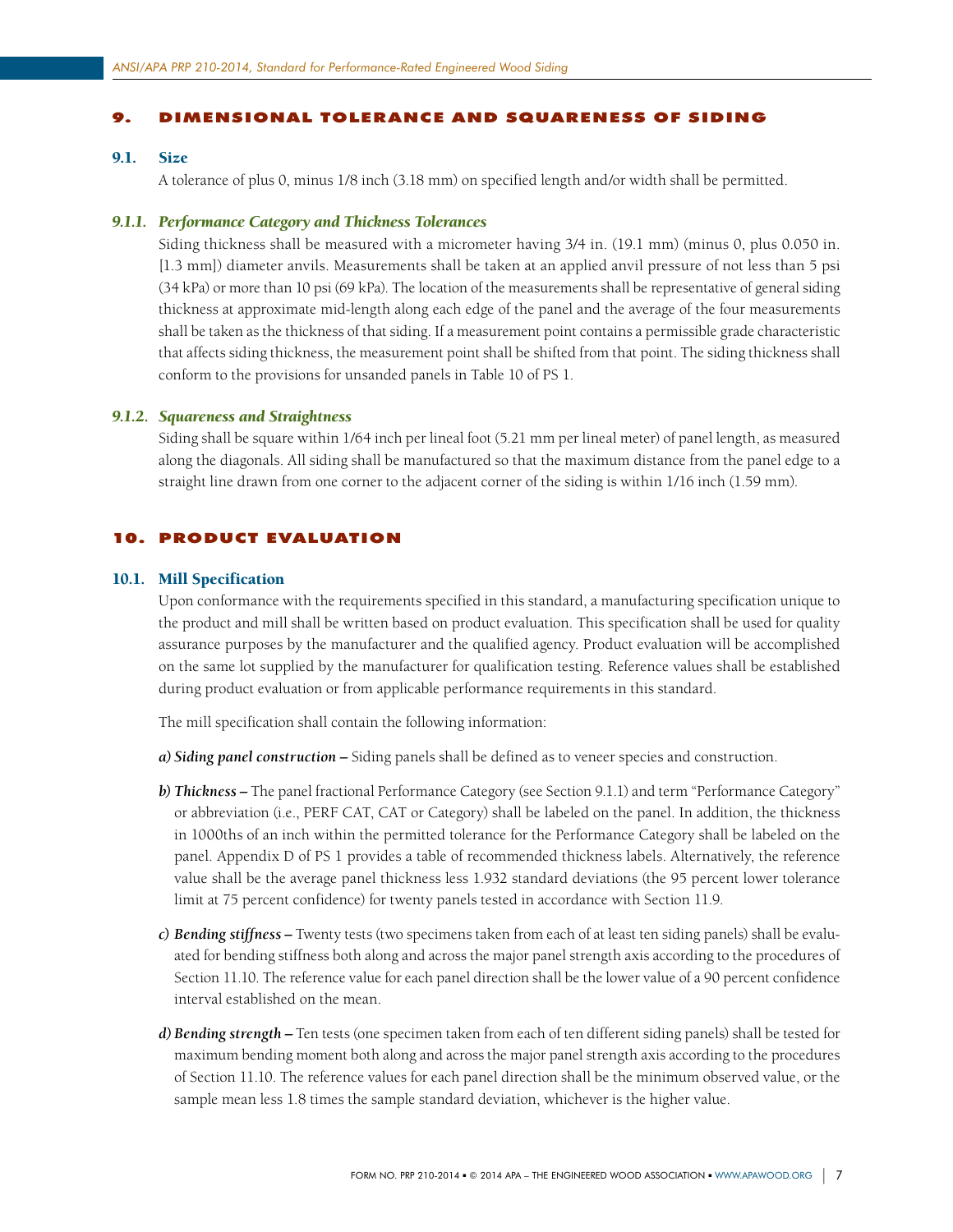<span id="page-12-0"></span>*e) Linear expansion and thickness swell (this section applies only to hardboard-faced siding) –* Tests shall be conducted using specimens taken from twenty siding panels by the procedures of Section 11.11. The reference value shall be the highest observed value, or the sample average plus 1.8 times the sample standard deviation, whichever is the lower value, when tested in accordance with Section 11.11.

#### 10.2. Trademarking and Certification

## *10.2.1. Certification*

All siding represented as being in conformance with this standard shall bear the stamp of a qualified agency which (1) either inspects the manufacture (with adequate sampling, testing of bond line, and examination for quality of all veneers) or (2) has tested a random sampling of the finished siding panels in the shipment being certified for conformance with this standard.

#### *10.2.2. Qualified Agency*

A qualified agency is defined to be one that:

- *a)* has the facilities and trained technical personnel to verify that the grading, measuring, species, construction, sanding, bonding, workmanship, and other characteristics of the products as determined by inspection, sampling and testing conform to all of the applicable requirements specified herein;
- *b)* has developed procedures to be followed by agency personnel in performance of the inspection and testing;
- *c)* has no financial interest in, or is not financially dependent upon, any single company manufacturing the product being inspected or tested; and
- *d)*is not owned, operated or controlled by any such company.

## *10.2.3. Siding Panel Marking*

All siding represented as conforming to this standard shall be identified with marks giving the following information:

- *a) Span Rating* qualified in accordance with this standard.
- *b) "Exterior"* Signifying the gluebond classification. Any further reference to adhesive bond, including those which imply premium performance or special warranty by the manufacturer, as well as manufacturer's proprietary designations, shall be separated from the grademarks or trademarks of the qualified agency by not less than 6 inches (152 mm).
- *c)* The symbol "ANSI/APA PRP 210" signifying conformance with this standard.
- *d)* The trademark-specified thickness, expressed as *"Performance Category"* or a thickness.

#### *10.2.4. Voiding Marks*

Siding originally marked as conforming to this standard but subsequently rejected as not conforming thereto shall have any reference to the standard obliterated or voided by the manufacturer.

#### *10.2.5. Moisture Content*

Moisture content of siding panels at time of shipment shall not exceed 16 percent of oven-dry weight as determined by Section 11.12.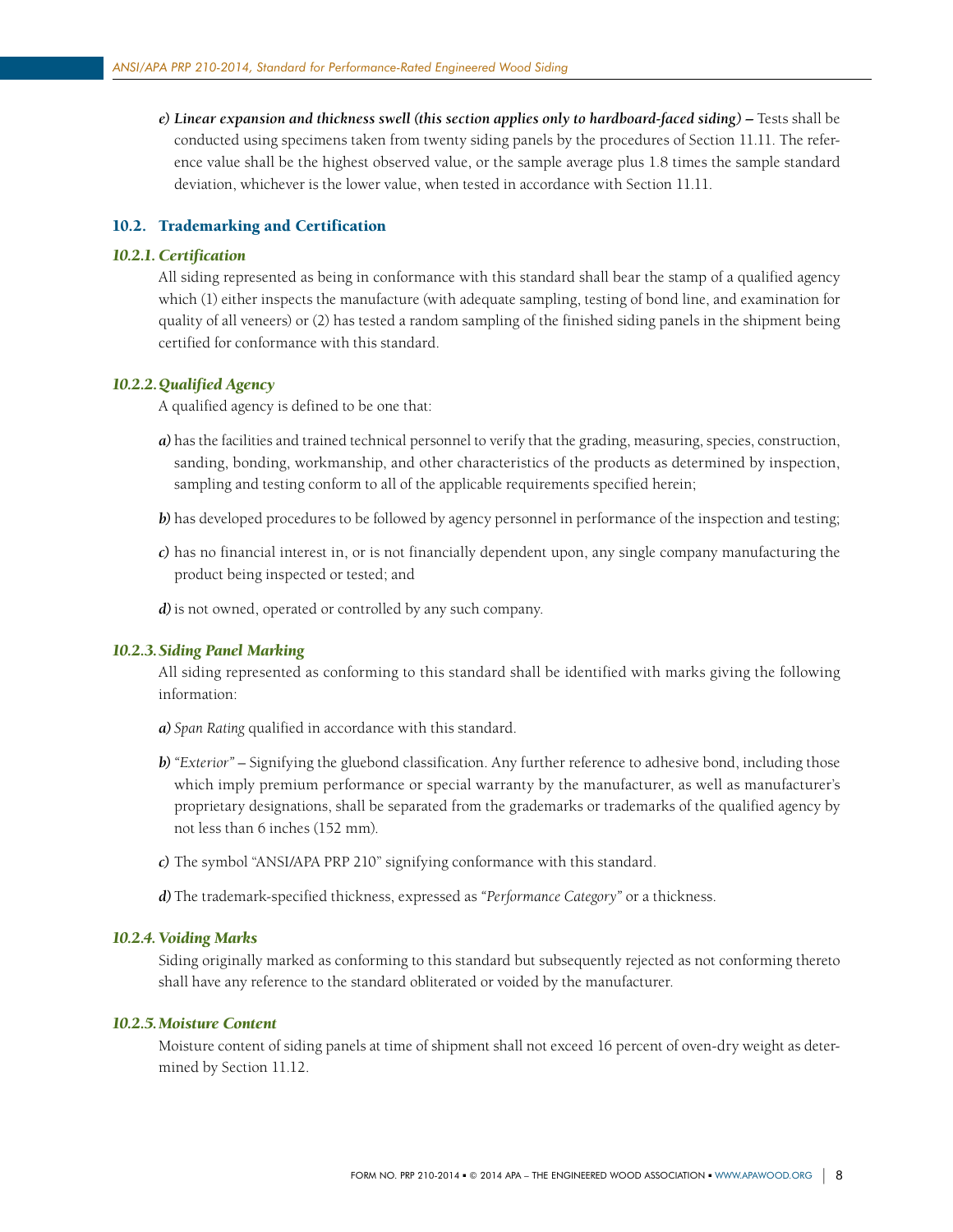## <span id="page-13-0"></span>11. TEST METHODS

#### 11.1. Siding Performance Under Concentrated Static Loads

#### *11.1.1. General*

This method covers a procedure for determining the performance of siding products under concentrated static loads, such as a ladder resting against a vertical wall. Residual indentation and deflection, and puncture resistance are measured. Siding panels are subjected to concentrated loads applied through a 1-inch-diameter (25.4-mm-diameter) loading rod.

#### *11.1.2. Equipment*

*Supports.* The framing members shall be supported in order not to deflect under the applied loads. The support conditions shall include all wall framing elements including top and bottom plate.

*Loading Device.* Any convenient means may be used for applying a compressive load up to ultimate, and for measuring the load within plus or minus 1 percent accuracy.

*Loading Rod.* A loading rod one inch in diameter is required. The edge of the loading rod contacting the test specimen shall be rounded to a radius not to exceed 0.06 inch (1.52 mm).

*Deflection Gages.* A deflection gage shall be mounted rigidly to the loading rod. The deflection gage shall have a range exceeding the maximum anticipated deflection, have a maximum error of plus or minus 1 percent, and be graduated to 0.001 inch (0.025 mm).

To measure indentation, a metal sleeve shall be fabricated to fit around the loading rod. The bottom of the sleeve shall be chamfered to create a 1/4-inch-wide bearing ring around the rod. Clearance between the rod and the sleeve shall be approximately 0.0005 inch (0.0127 mm) to prevent the sleeve from tilting, yet allow it to slide freely. The dial gage shall be mounted on the rod with its tip contacting the top of the sleeve.

A second dial gage shall be mounted rigidly beneath the loading rod with its tip contacting the back side of the siding product.

## *11.1.3. Specimen Preparation*

Samples shall be selected that are representative of the product being evaluated. A specimen can usually be made from a single panel, or for lap siding products, assembled from a number of boards to simulate typical installation conditions.

Length. Specimen length parallel to the main framing members shall conform to the intended application.

*Width.* Specimen width perpendicular to the main framing members shall conform to the center-to-center spacing anticipated in service. Specimen width shall be equal to the minimum number of spans permitted or recommended for the product used in its intended application, multiplied by the center-to-center spacing of the framing members.

*Conditioning.* Prior to static testing, siding shall be subjected to wetting to simulate typical in-service conditions. Siding products shall be tested under wet conditions.

*Wetting.* Siding shall be exposed to a continuous water spray for seven days applied to the top surface of the siding at a rate such that this surface is kept continually wet. The siding shall be positioned within 30 degrees of vertical so as to preclude water ponding on it or immersion of any portion.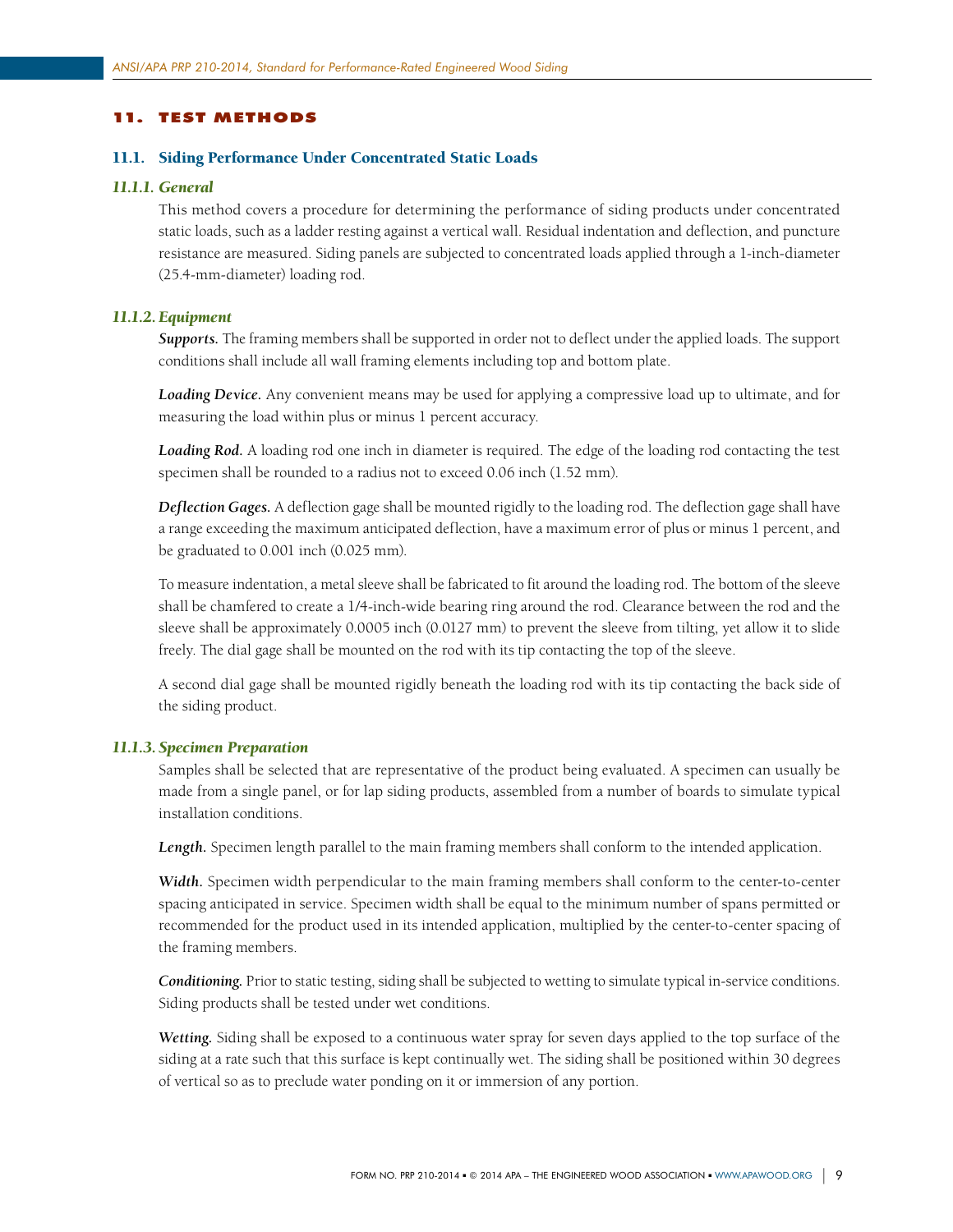#### <span id="page-14-0"></span>*11.1.4. Test Procedure*

The concentrated load shall be applied at mid-length to an outside span. If the siding product is a lap product, the concentrated load shall be applied at mid-width of a single lap located at mid-length of the specimen. The concentrated load shall be applied midway between the framing members if the siding product is not grooved. If the siding product is grooved, the concentrated load shall be applied to a groove nearest to the midpoint between framing members.

Residual *indentation* shall be measured relative to the surface of the siding product, but residual *deflection* shall be measured relative to the framing members. The specimen shall be tested in accordance with the following procedure:

- Record initial measurements at  $0 \text{ lbf}$   $(0 \text{ kN})$ .
- Apply the load continuously at a rate of  $0.04 \pm 0.01$  inch/minute (1.02  $\pm 0.25$  mm/minute) to 100 lbf (0.445 kN).
- Remove the load and allow the specimen to recover for one minute  $\pm$  5 seconds.
- Residual values at the test location are the difference between the original gage reading at 0 lbf (0 kN) and the second gage reading, taken after the 100-lbf (0.445-kN) proof load.
- Following measurement of residual indentation and deflection, the load shall be reapplied at a rate of 0.2  $\pm$  0.01 inch/minute (5.08  $\pm$  0.25 mm/minute), until maximum load occurs.

#### 11.2. Siding Performance Under Uniform Loads

#### *11.2.1. General*

This method covers a procedure for determining the performance of siding products under uniform loads, such as a wind load, against a vertical wall. Strength and residual deflection are measured. Siding panels are subjected to uniform loads through use of atmospheric pressure in a vacuum test frame.

## *11.2.2. Equipment*

*Supports.* The framing members shall be supported in order not to deflect under the applied loads. The support conditions shall include all wall framing elements, including top and bottom plates.

*Vacuum Chamber.* An external frame shall be fabricated large enough to enclose the test specimen. The chamber must be strong and rigid to resist the applied load without failure or excessive deformation. The floor and walls of the test chamber must be sealed sufficiently to prevent airflow in and out of the chamber. Following placement of the test specimen within the chamber, a 6-mil polyethylene sheet is laid over the specimen and taped to the frame to obtain an airtight seal. Air is removed from the chamber through use of a vacuum pump. The load is measured with absolute pressure gages for electronic data readout, but manometers or vacuum gages may also be used.

*Deflection Gage.* The deflection gage shall be mounted on a rigid tripod. The legs of the tripod shall rest on the siding immediately above the framing, adjacent to the span being loaded. The deflection gage shall have a range exceeding the maximum anticipated deflection, have a maximum error of plus or minus 1 percent, and be graduated to 0.001 inch (0.025 mm).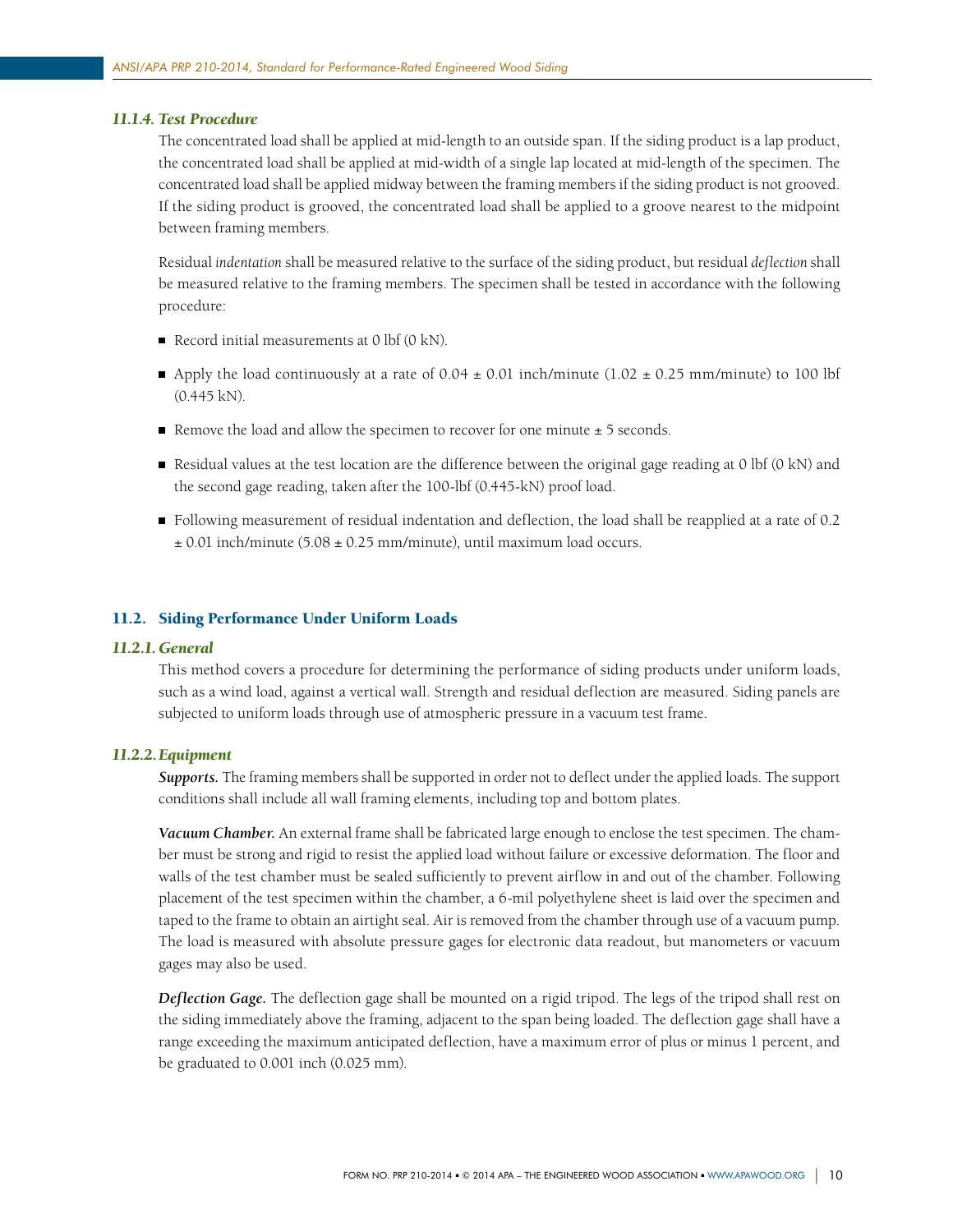#### *11.2.3. Specimen Preparation*

Samples shall be selected that are representative of the product being evaluated. A specimen can usually be made from a single panel, or for lap siding products, assembled from a number of boards to simulate typical installation conditions.

Length. Specimen length parallel to the main framing members shall conform to the intended application.

*Width.* Specimen width perpendicular to the main framing members shall conform to the center-to-center spacing, S, anticipated in service. Specimen width shall be equal to the minimum number of spans permitted or recommended for the product used in its intended application, multiplied by the center-to-center spacing of the framing members.

*Conditioning.* Siding products shall be subjected to wetting prior to testing to simulate typical in-service conditions and tested wet.

*Wetting.* Siding shall be exposed to a continuous water spray for seven days applied to the top surface of the siding at a rate such that this surface is kept continually wet. The siding shall be positioned within 30 degrees of vertical so as to preclude water ponding on it or immersion of any portion.

#### *11.2.4. Test Procedure*

The deflection shall be measured at mid-length of each outside span. If the siding product is a lap product, the deflection shall be measured at mid-width of a single lap located at mid-length of the specimen. The deflection shall be measured at the theoretical point of maximum deflection. The point of maximum deflection for a uniformly loaded two-span system occurs at 0.4215 (S) measured from the centerline of the outer support, where S equals the center-to-center support spacing. The point of maximum deflection for a uniformly loaded three-span system occurs at 0.446 (S) measured from the centerline of the outer support, where S equals the center-to-center support spacing.

The specimen shall be tested in accordance with the following procedure:

- Record the initial deflection at 0 psf relative to the framing.
- Apply a continuous load at  $25 \pm 1$  psf/minute  $(1.20 \pm 0.048 \text{ kPa/minute})$  to 50 psf/minute  $(2.39 \text{ kPa/minute})$ and remove the load.
- $\blacksquare$  Allow the specimen to recover for one minute  $\pm 5$  seconds and record the final deflection relative to the framing.
- Calculate the residual deflection as the difference between the initial and final deflections.
- Following the measurement of the residual deflection, reapply the load at a rate of  $25 \pm 1$  psf/minute (1.20) ± 0.048 kPa/minute) until maximum load or the load specified in Table 2 is reached, whichever occurs first.
- $\blacksquare$  When the specimen failure occurs (i.e., when the specimen reaches the maximum load), record the maximum load that causes the failure.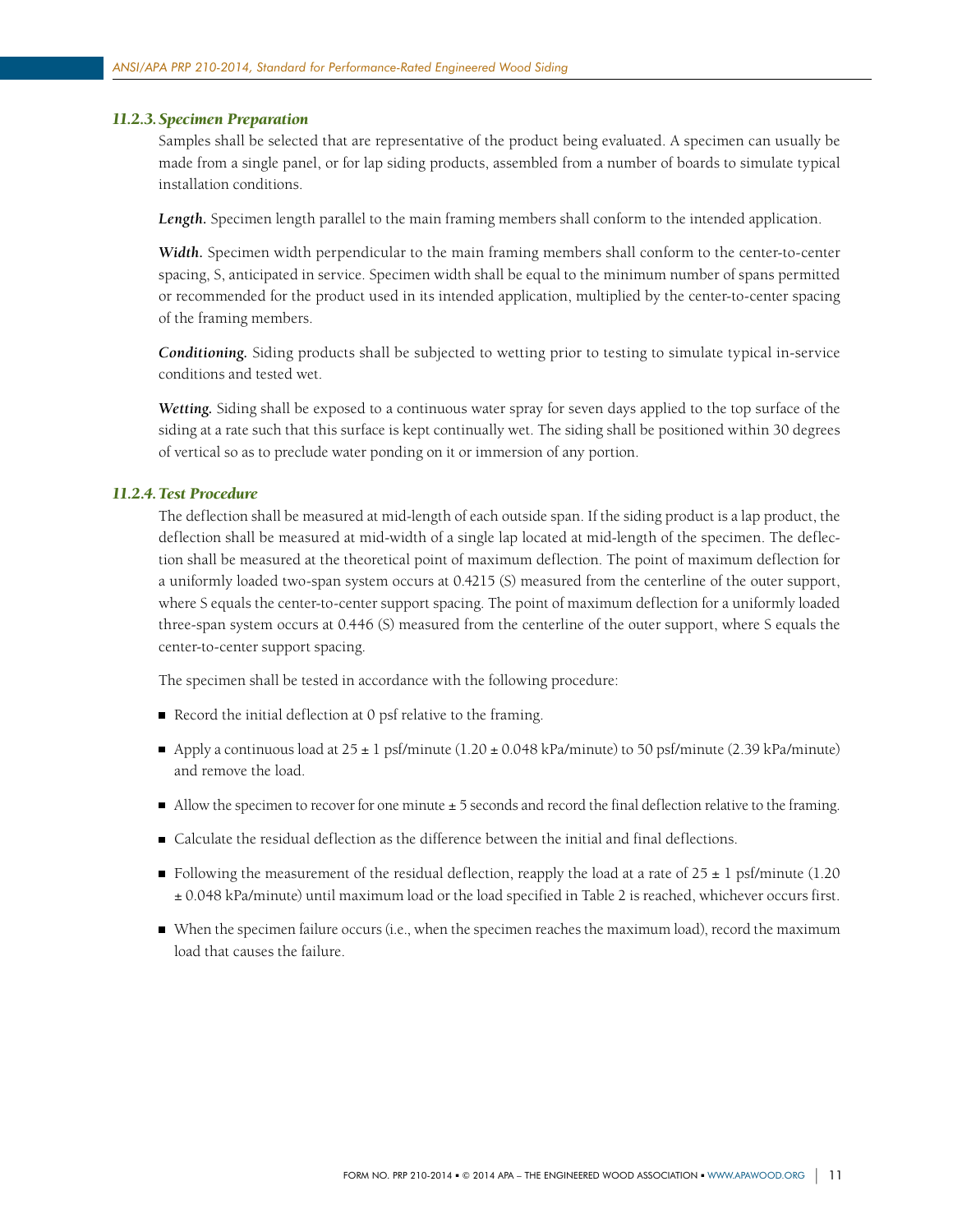## <span id="page-16-0"></span>11.3. Siding Performance Under Hard-Body Impact Loads

# *11.3.1. General*

This method covers a procedure for determining the performance of siding products under hard-body impact loads, such as foot kicks, hailstones, or hammer blows to a vertical wall. Residual indentation and puncture resistance are measured. Siding panels are subjected to hard-body impact loads applied through a 2-lbf (8.9-N) steel ball, 2-3/8 inches (60.3 mm) in diameter.

#### *11.3.2. Equipment*

*Supports.* The framing member shall be supported in order not to deflect under the applied loads. The support conditions shall include all wall framing elements, including top and bottom plate.

*Impact Ball.* The steel ball shall be 2-3/8 inches (60.3 mm) in diameter, and shall weigh 2 lbf (8.9 N).

*Loading Device.* An apparatus shall be designed suitable for holding and releasing the impact ball from predetermined heights.

*Measuring Rod.* A measuring rod graduated in 6-inch (152-mm) increments and equipped with a sliding pointer shall be used to measure the drop height of the impact ball.

*Deflection Gage.* A deflection gage shall be mounted rigidly to a tripod. The legs of the tripod shall rest on the siding immediately above the framing members. The deflection gage shall have a range exceeding the maximum anticipated deflection, have a maximum error of plus or minus 1 percent, and be graduated to 0.001 inch (0.025 mm).

#### *11.3.3. Specimen Preparation*

Samples shall be selected that are representative of the product being evaluated. A specimen can usually be made from a single panel, or for lap siding products, assembled from a number of boards to simulate typical installation conditions.

Length. Specimen length parallel to the main framing members shall conform to the intended application.

*Width.* Specimen width perpendicular to the main framing members shall conform to the center-to-center spacing anticipated in service. Specimen width shall be equal to the minimum number of spans permitted or recommended for the product used in its intended application, multiplied by the center-to-center spacing of the framing members.

*Conditioning.* Siding products shall be subjected to wetting prior to testing to simulate typical in-service conditions and tested wet.

*Wetting.* Siding shall be exposed to a continuous water spray for seven days applied to the top surface of the siding at a rate such that this surface is kept continually wet. The siding shall be positioned within 30 degrees of vertical so as to preclude water ponding on it or immersion of any portion.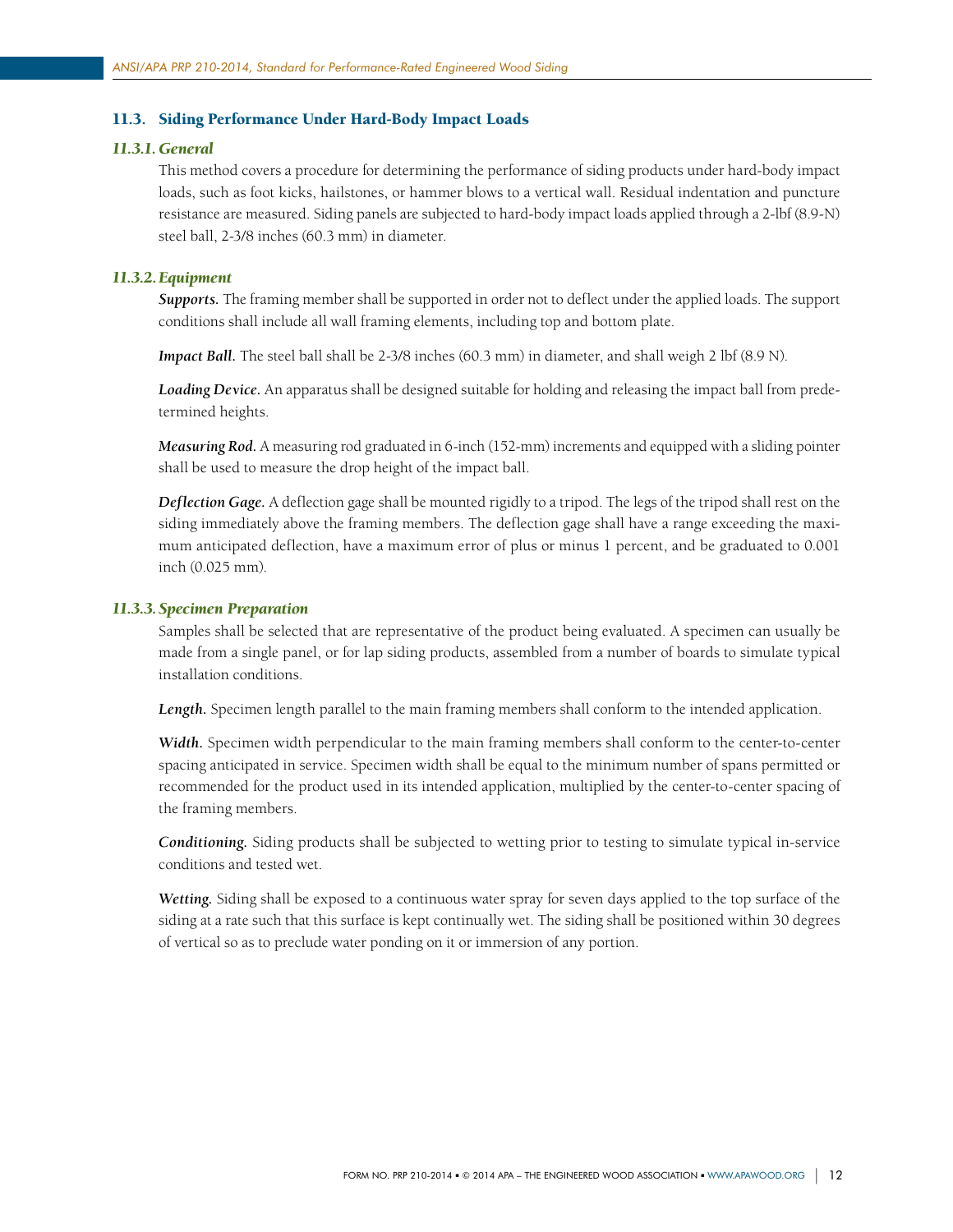## <span id="page-17-0"></span>*11.3.4. Test Procedure*

The hard-body impact load shall be applied 4 inches (102 mm) either side of mid-length to an outside span. If the siding product is a lap product, the hard-body impact load shall be applied at mid-width of a single lap located at 4 inches (102 mm) either side of mid-length of the specimen. The hard-body impact load shall not be applied to a span which has been previously tested for soft-body impact resistance. The hard-body impact load shall be applied midway between the framing members if the siding product is not grooved. If the siding product is grooved, the hard-body impact load shall be applied to a groove nearest to the midpoint between framing members.

The specimen shall be tested in accordance with the following procedure:

- Take an initial reading at the impact point relative to the framing.
- Drop the ball at the test location on the top surface of the specimen in 6-inch (152-mm) increments.
- After the 24-inch (610-mm) drop, allow the specimen to recover for one minute  $\pm$  5 seconds and measure the residual indentation relative to the framing at the load point.
- Calculate the residual indentation as the difference between the initial and final deflections.
- Following the measurement of the residual indentation, continue successive drops from additional 6-inch (152-mm) height increments until a visible fracture occurs at the bottom of the specimen or the load specified in Table 3 is reached, whichever occurs first.
- When the specimen failure occurs (i.e, when visible fracture occurs at the bottom of the specimen), record the height of the drop that causes the failure.

#### 11.4. Siding Performance Under Soft-Body Impact Loads

## *11.4.1. General*

This method covers a procedure for determining the performance of siding products under soft-body impact loads, such as a person running or falling against a vertical wall. Residual indentation and load-carrying capacity are measured. Siding panels are subjected to soft-body impact loads applied through a 30-lbf (0.133-kN) leather shot bag.

#### *11.4.2. Equipment*

*Supports.* The framing members shall be supported in order not to deflect under the applied loads. The support conditions shall include all wall framing elements, including top and bottom plates.

*Drop Bag.* The drop bag shall be constructed in accordance with ASTM E661.

*Measuring Rod.* A measuring rod graduated in 6-inch (152-mm) increments and equipped with a sliding pointer shall be used to measure the drop height from the bottom of the bag.

*Deflection Gage.* A deflection gage shall be mounted rigidly to a tripod. The legs of the tripod shall rest on the siding immediately above the framing members. The deflection gage shall have a range exceeding the maximum anticipated deflection, have a maximum error of plus or minus 1 percent, and be graduated to 0.001 inch (0.025 mm).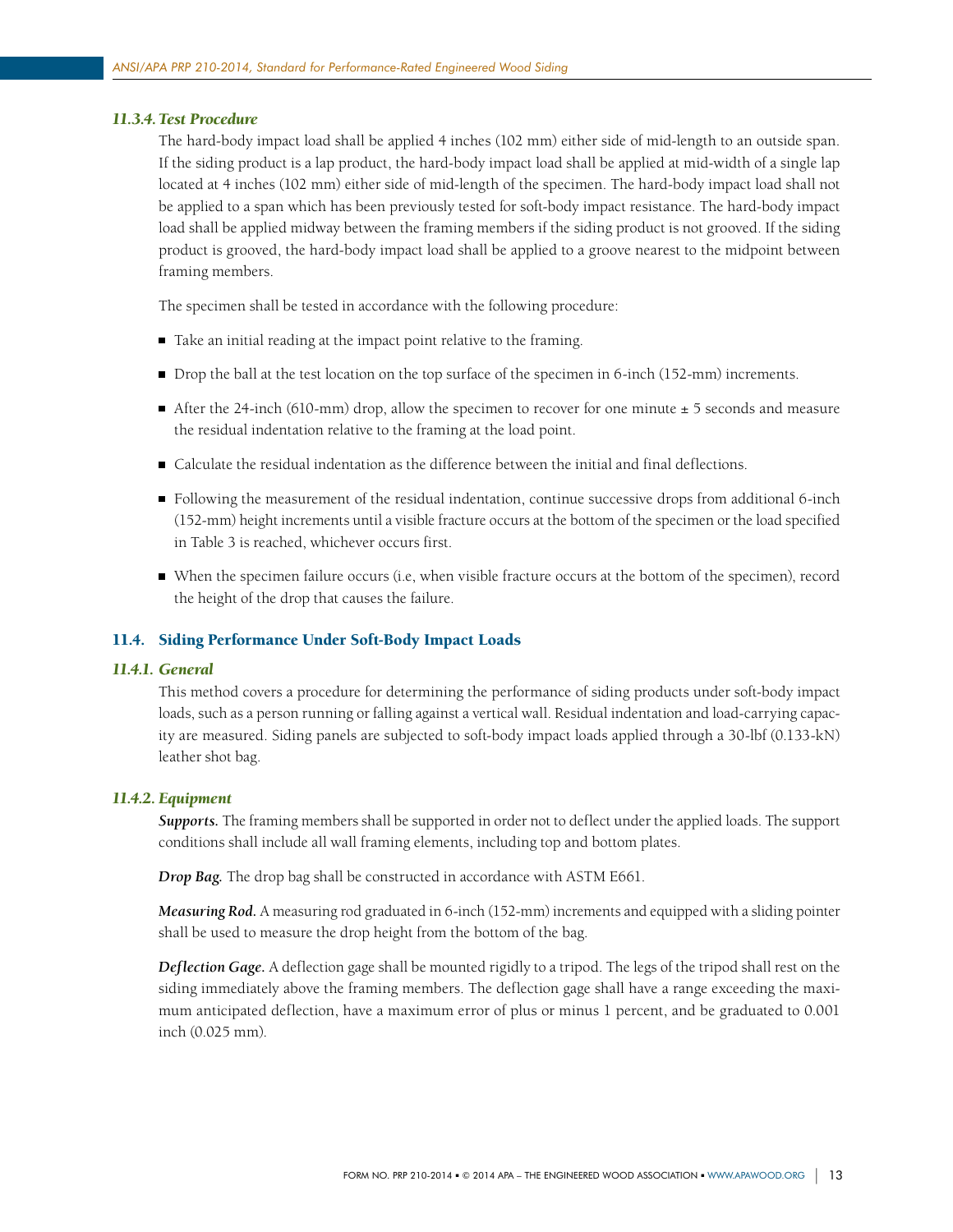#### <span id="page-18-0"></span>*11.4.3. Specimen Preparation*

Samples shall be selected that are representative of the product being evaluated. A specimen can usually be made from a single panel, or for lap siding products, assembled from a number of boards to simulate typical installation conditions.

Length. Specimen length parallel to the main framing members shall conform to the intended application.

*Width.* Specimen width perpendicular to the main framing members shall conform to the center-to-center spacing anticipated in service. Specimen width shall be equal to the minimum number of spans permitted or recommended for the product used in its intended application, multiplied by the center-to-center spacing of the framing members.

*Conditioning.* Siding products shall be subjected to wetting prior to testing to simulate typical in-service conditions and tested wet.

*Wetting.* Siding shall be exposed to a continuous water spray for seven days applied to the top surface of the siding at a rate such that this surface is kept continually wet. The siding shall be positioned within 30 degrees of vertical so as to preclude water ponding on it or immersion of any portion.

#### *11.4.4. Test Procedure*

The soft-body impact load shall be applied at mid-length to an outside span. If the siding product is a lap product, the soft-body impact load shall be applied at mid-width of a single lap located at mid-length of the specimen. The soft-body impact load shall be applied midway between the framing members.

The specimen shall be tested in accordance with the following procedure:

- Take an initial reading at the impact point relative to the framing.
- Drop the shot bag at the test location on the top surface of the specimen in 6-inch (152-mm) increments.
- After the 12-inch (305-mm) drop, allow the specimen to recover for one minute  $\pm$  5 seconds and measure the final deflection relative to the framing at the load point.
- Calculate the residual deflection as the difference between the initial and final deflections.
- Following the measurement of the residual deflection, the soft-body impact test shall be continued at 6-inch (152-mm) drop increments until the bag falls through the specimen or the load specified in Table 4 is reached, whichever occurs first.
- When the specimen failure occurs (i.e., when the bag falls through the specimen), record the height of the drop that causes the failure.

## 11.5. Fastener-Holding Performance

## *11.5.1. General*

Tests are made to measure the resistance of a nail pull-through the siding panel. The procedure develops data that may be compared to other siding panels, but does not produce joint design information. Nail head pullthrough loads are measured.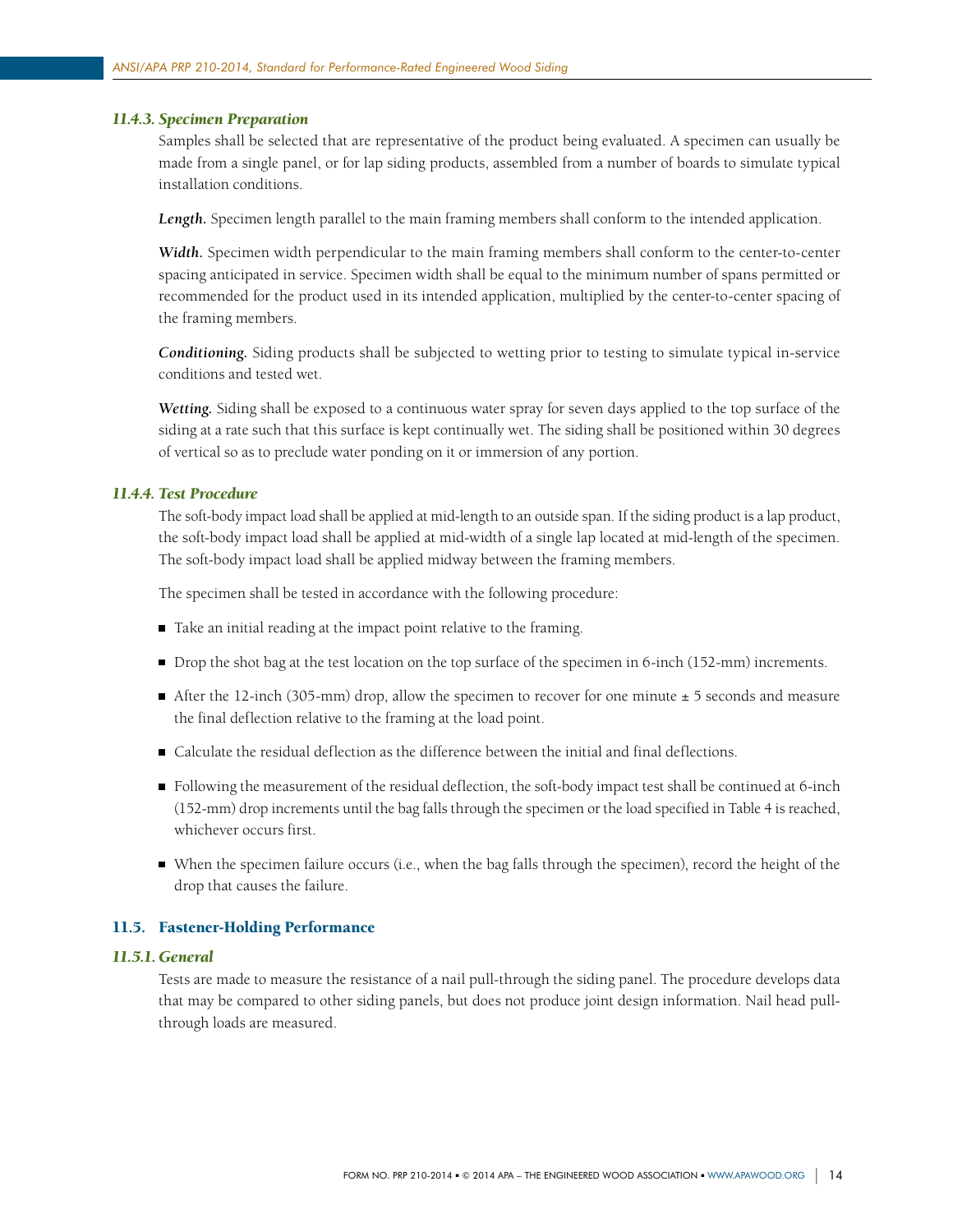## <span id="page-19-0"></span>*11.5.2. Specimen Preparation*

*Nail Head Pull-Through Loads.* Test specimens shall be of convenient size (at least 3 inches by 6 inches or 76 mm by 152 mm). Nail size and type shall be as required. Nails shall be driven through the siding panel at right angles to the face. Grooved panels shall be nailed through the underlap. Nail penetration shall be such that the nail head lies flush with the panel face. A backing is used to prevent the nail from tearing away the back during driving. All nails shall be driven immediately prior to mechanical testing. Siding specimens shall be tested in the dry (as-received) condition and following seven days of wetting on one side.

*Conditioning.* Prior to wet testing, the specimen shall be subjected to seven days of wetting on one side as specified in ASTM E661 and tested wet.

## *11.5.3. Test Procedure*

*Nail Head Pull-Through Loads.* Nail head pull-through tests shall be made on nails driven through the thickness of the siding panel to measure resistance to nail head embedment in a plane normal to the face.

Method of loading shall be in accordance with ASTM D1037 Section 15.5.

The specimen shall be loaded continuously throughout the test by uniform motion of the movable head of the testing machine at a rate of 0.20 inch (5.1 mm) per minute.

## 11.6. Wall Performance Under Racking Loads

#### *11.6.1. General*

The general provisions of Sections 14 and 15 of ASTM E72 for wall racking are followed.

#### *11.6.2. Specimen Preparation*

Test specimens are prepared as in ASTM E72. An additional vertical deflection gage is positioned in the lower right corner of the wall (Fig. 7, ASTM E72) to record crushing of the lower plate.

Stud framing is Douglas-fir or southern pine stud grade, with a moisture content of 15 percent or less. Nail size and spacing is as specified in Table 6 of this standard. The specimens shall also be tested in the dry (as received) condition and following the wetting cycle defined in ASTM E72.

## *11.6.3. Test Procedure*

Load shall be applied continuously at a uniform rate. The rate of loading shall be chosen such that the 1-times test load shall be reached in not less than 2 minutes. The loading rate for the subsequent loading cycles shall be the same as the 1-times test load cycle.

Deflection measurements are recorded as the wall is being loaded. At least 10 sets of uniformly spaced deflection readings are taken prior to failure to establish the load-deformation curve. At 1-times and 2-times the test load, as specified in Table 6 of this standard, the load is removed and the wall is allowed to recover for 5 minutes. At 2.5-times the test load, the dial gages are removed and the wall is loaded to failure.

Deflections are reported after removing panel uplift, base slip and crushing components from the total deflection measurement. Ultimate load shall be recorded.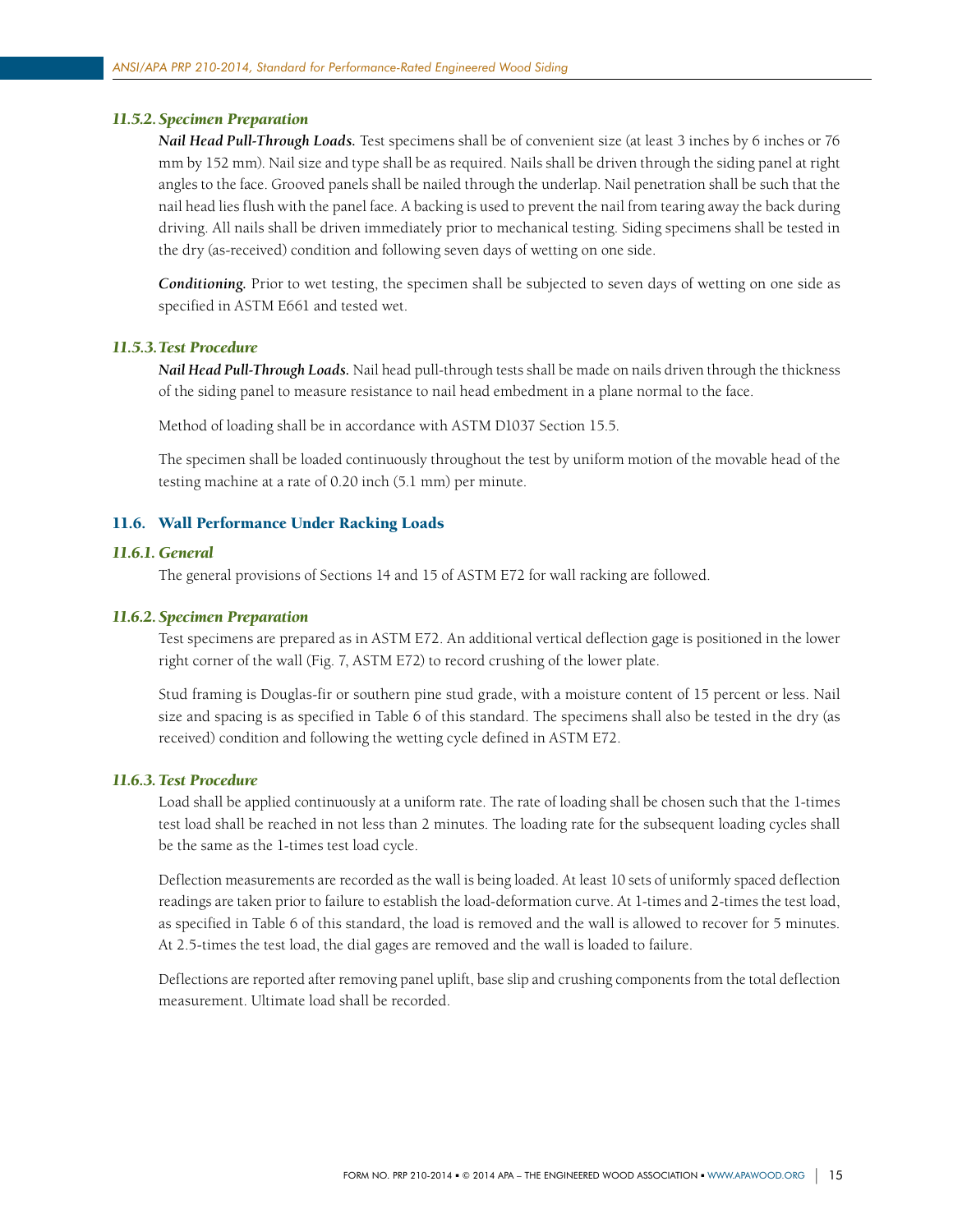#### <span id="page-20-0"></span>11.7. Buckling Performance Measured On A Large-Scale Wall

# *11.7.1. General*

This large-scale wall procedure evaluates buckling performance of siding when exposed to one-sided wetting.

#### *11.7.2. Specimen Preparation*

A lumber frame measuring at least 8 feet (2438 mm) by 12 feet (3658 mm) is constructed using dimension lumber. The frame construction simulates the intended end use of the siding panel, so the support spacing and other construction details will vary.

Siding is applied in the as-received conditions. Panel siding shall be applied to the wall so as to completely cover the framing. For lap siding, the test wall shall be clad with at least six rows of material with at least one butt joint in each row. Siding direction relative to supports, end and edge spacing, nail spacing and all other fabrication details shall be carefully maintained according to the application recommendations for the particular end use of the panels.

## *11.7.3. Test Procedure*

A continuous water spray is then applied to the top surface for 21 consecutive days.

Following wetting, buckling between supports is measured along at least three horizontal profiles. For siding panels, the buckling between studs is measured along horizontal profiles at 2, 4 and 6 feet (610, 1219, 1829 mm) from the top of the wall. Buckling is also measured at any other horizontal location showing maximum distortion. For lap siding, the buckling between studs is measured along at least three horizontal profiles showing maximum distortion.

Buckling between supports is measured as the deviation from a straight line between adjacent supports.

Buckling measurements are made at equally spaced locations along each profile. At least six measurements are taken between each support in each profile. The upper 5 percent exclusion limit is determined on the population.

## 11.8. Overlay Performance On Engineered Wood Siding

#### *11.8.1. General*

This method describes procedures for determining the acceptability of overlays on siding. An overlay must have an adequate bond to the substrate for the expected life of the siding, must resist the effects of weathering (not crumble, craze or crack), must accept and hold a finish, and must be machinable.

#### *11.8.2. Equipment*

*Pressure vessel:* for saturating test specimens with water.

*Oven:* with forced air circulation.

*Metal probe:* The probe used shall measure 1/4 inch (6.4 mm) wide at the tip by 0.012 inch (0.305 mm) thick and shall taper in thickness to about 0.025 inch (0.64 mm) at 1/2 inch (12.7 mm) from the tip. The 1/4 inch (6.4 mm) width shall taper to a width of 5/8 inch (15.9 mm) at 1 inch (25.4 mm) from the end. The probe can be any convenient length. The end of the probe is to be squared off and not sharp so that when probing delaminations, fibers across the delaminated area will not be cut.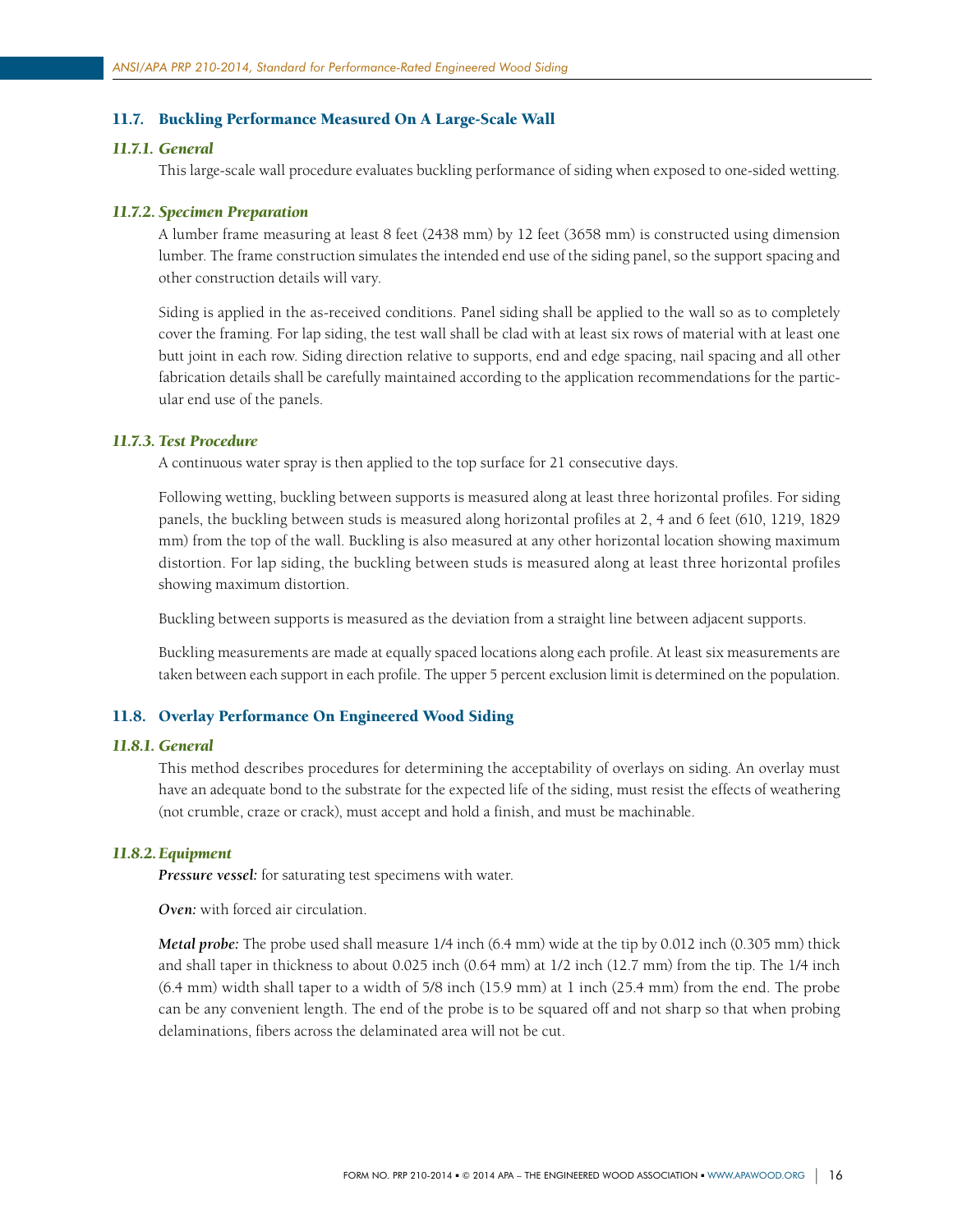#### <span id="page-21-0"></span>*11.8.3. Specimen Preparation*

*Test 1 –* Multiple Vacuum-Pressure-Dry Specimens: Specimens 6 inches (152 mm) by 6 inches (152 mm) are cut from the siding samples. Test specimens shall have no edge seal or protective coating.

*Test 2 –* Machining Specimens: Specimens approximately 12 inches (305 mm) by 12 inches (305 mm) or other size convenient for handling in the test are cut from the siding samples.

#### *11.8.4. Test Procedure*

*Test 1 –* Effect of Multiple Vacuum-Pressure-Dry Cycles on Overlay Performance: Subject specimens to three cycles of immersion in cold tap water in a pressure vessel under the following conditions. Draw approximately 25 inches (635 mm) of mercury vacuum and maintain it for 30 minutes. Then immediately apply 65–70 psi (448–483 kPa) of pressure for 30 minutes. Dry specimens for 20 hours at a temperature of  $145 \pm 5$ °F (63)  $\pm$  2.7°C) in an oven with forced circulation. This is one cycle.

After each cycle, 1) visually inspect the overlay for delamination and cracks, and 2) probe the edges of the overlay for delamination using a thin metal probe.

*Test 2 –* Effect of Machining on Overlay Performance: Subject each overlay specimen to all machining tests or use additional specimens as required. Follow good shop practice and use tools in good condition. After each operation, visually inspect the overlay for its ability to machine satisfactorily and mechanically probe the overlay for loss of cohesion or adhesion.

- *1. Sawing:* Cut through the overlay with a table saw. Use a carbide-tipped general-purpose blade or suitable alternative in good condition.
- *2. Nailing:* Drive nails of the size recommended by the manufacturer through the overlay. Back the specimens solidly during nailing.
- *3. Drilling:* Power drill with a 1/4-inch-diameter (6.4-mm-diameter) machine bit through the overlay. Back the specimens solidly during the drilling.
- *4. Routing:* Power rout a 1/2-inch-wide (12.7-mm-wide) groove through the overlay.

# 11.9. Siding Thickness

## *11.9.1. General*

This method defines the procedure for determining siding thickness.

## *11.9.2. Specimen Preparation*

The readings are taken on an as-received siding panel.

## *11.9.3. Test Procedure*

For each siding panel, one thickness reading is taken mid-width on each siding edge such that the anvil does not touch the extreme edge. Measurements will be taken to the nearest  $\pm 0.001$  inch (0.025 mm) using a micrometer with 0.75 (0, +0.050)-inch-diameter or 19 (-0, +1.3)-mm-diameter anvils. The micrometer will apply a pressure of not less than 5 psi (34.5 kPa) or more than 10 psi (68.9 kPa) during measurement. The siding thickness shall be the average of four readings.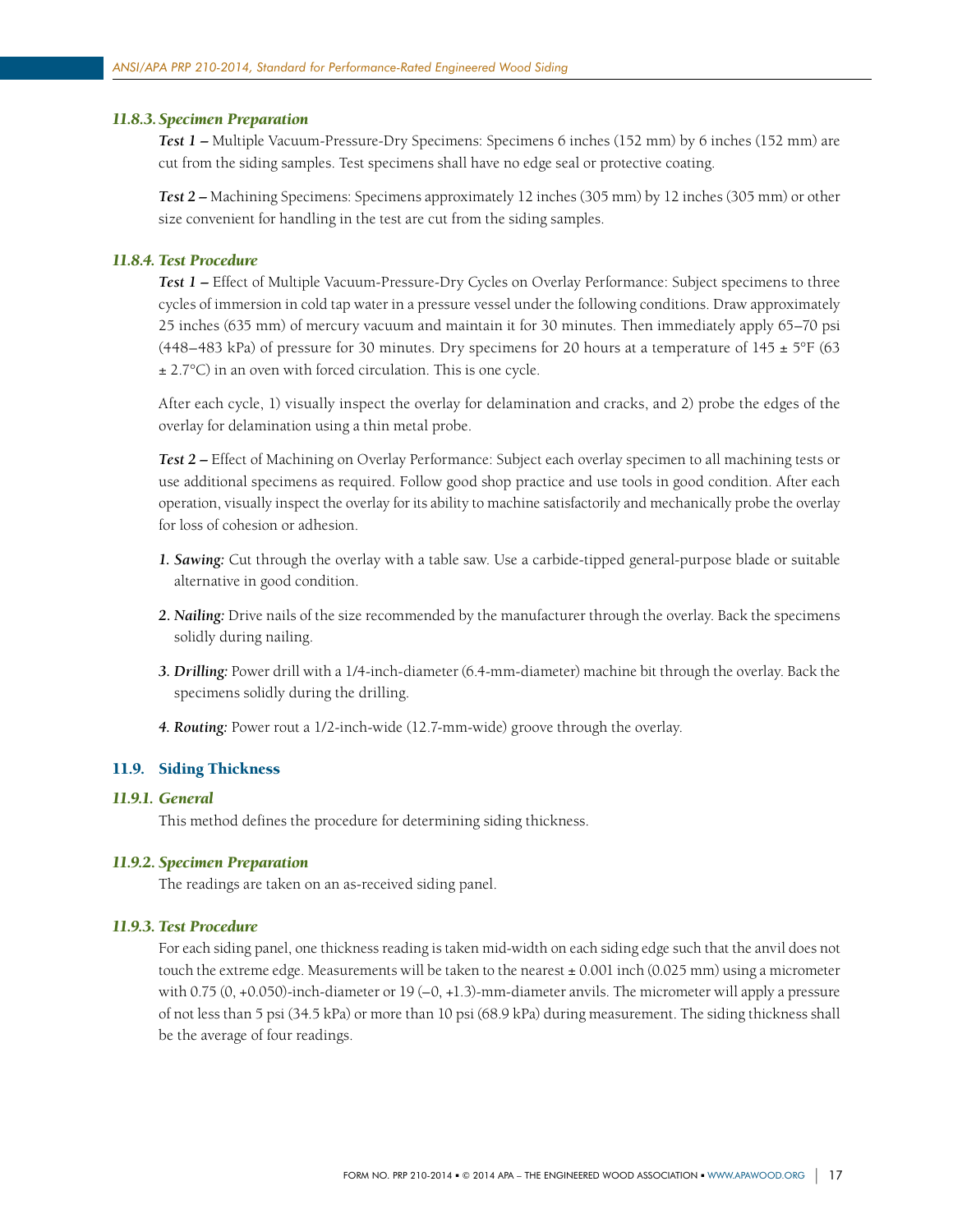## <span id="page-22-0"></span>11.10. Large Siding Panel Bending

# *11.10.1. General*

This test procedure provides basic data regarding full-size siding panel bending strength and stiffness. The general provisions of ASTM D3043 Method C are followed.

#### *11.10.2. Specimen Preparation*

Specimens are prepared according to ASTM D3043 Method C, except specimen size shall be 4 x 4-foot (1219 x 1219-mm) half-panels.

#### *11.10.3. Test Procedure*

The procedures of ASTM D3043 Method C are followed except specimens are tested for stiffness both along and across the major panel strength axes, and maximum bending moment is taken as required.

#### 11.11. Linear Expansion and Thickness Swell

#### *11.11.1. General*

This test method provides a quick evaluation of a panel's dimensional stability (linear expansion and thickness swell) measured from oven-dry to vacuum-pressure soak.

#### *11.11.2. Specimen Preparation*

Test specimens are cut at least 3 inches (76 mm) wide by at least 12 inches (305 mm) long.

Specimens shall be selected to avoid large characteristics such as knotholes, knots, or splits in the outer veneers (when veneers are present), especially near the eyelet locations. Otherwise, normal grade features are included as they occur.

Fixed reference points which serve as measuring points on the centerline of each specimen are located 1 inch in from each end. Brass eyelets placed in pre-bored holes have been found to be suitable reference points. Use of the reference measuring points permits determination of linear expansion independent of any additional swelling that might take place at the exposed panel edge.

When thickness swell is a requirement, points shall be marked on the edges of each specimen for thickness swell evaluation. Thickness is measured according to Section 11.9, except as modified below.

## *11.11.3. Test Procedure*

Specimens are oven dried at  $217 \pm 4^{\circ}F (103 \pm 2^{\circ}C)$  for 24 hours or until constant weight is attained. Constant weight is assumed when two consecutive readings taken at least two hours apart agree within 0.2 percent.

After drying, each specimen is allowed to cool to approximately room temperature. The specimen is then placed in a flattening jig to remove any out-of-plane distortions, and the distance between gage points measured to the nearest 0.001 inch (0.025 mm) with a bar-type trammel equipped with a dial gage.

When thickness swell is a requirement, at least two thickness measurements are made with a ratchet type micrometer to the nearest 0.001 inch (0.025 mm) with the anvil edge flush with the specimen edge. The micrometer shall be as described in Section 11.9.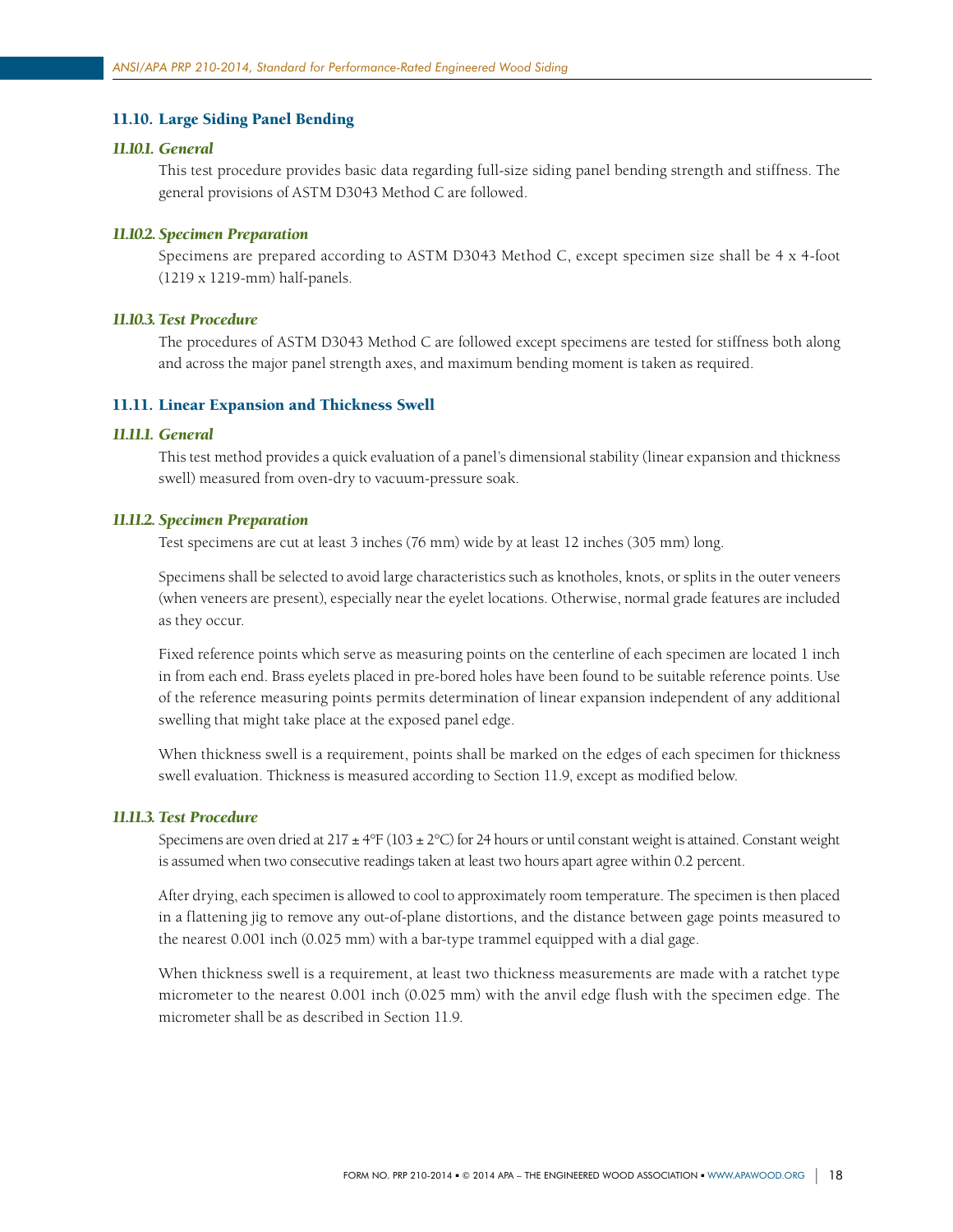<span id="page-23-0"></span>Following the pre-conditioned measurements, specimens are placed in a pressure cylinder, flooded with 65  $\pm$  10°F (18  $\pm$  5.6°C) tap water and subjected to a vacuum of 27  $\pm$  2 inches (686  $\pm$  51 mm) of mercury for one hour (time does not begin until full vacuum is achieved). Specimens are then subjected to two hours of pressure not to exceed 100 pounds per square inch (689 kPa). After wet exposure, specimens are removed from the cylinder and remeasured for length and thickness.

Expansion values are calculated as a percentage of the original pre-conditioned dimension, as given in the equation below:

Percent change = 
$$
\frac{L_w - L_{pc}}{L_{pc}} \times 100
$$
 [1]

where:  $L_w$  = dimension saturated

 $L_{\text{pc}}$  = dimension pre-conditioned

The pre-conditioning procedure shall be documented in the test report.

# 11.12. Panel Moisture Content

## *11.12.1. General*

This test procedure defines the method of determining panel moisture content by the oven-dry method according to the principles of ASTM D4442, Method B.

#### *11.12.2. Specimen Preparation*

From each siding panel, cut a specimen at least 2 inches from any edge using a 3-inch (76-mm) hole saw. Alternatively, a 3-inch (76-mm) by 3-inch (76-mm) square specimen shall be permitted for use if it is more convenient for the moisture content specimen preparation.

## *11.12.3. Test Procedure*

The specimen weight is obtained ( $\pm$  0.2 percent) and placed in a drying oven at 217  $\pm$  4°F (103  $\pm$  2°C) until constant weight is achieved. Constant weight is assumed when two consecutive readings taken at least two hours apart agree within 0.2 percent.

The moisture content is calculated as:

$$
M = \frac{W_w - W_d}{W_d} \times 100
$$
 [2]

where:  $M = M$ oisture content (percent)

 $W_w$  = Initial weight (pounds, grams or similar units)

 $W_d$  = Oven-dry weight (pounds, grams or similar units)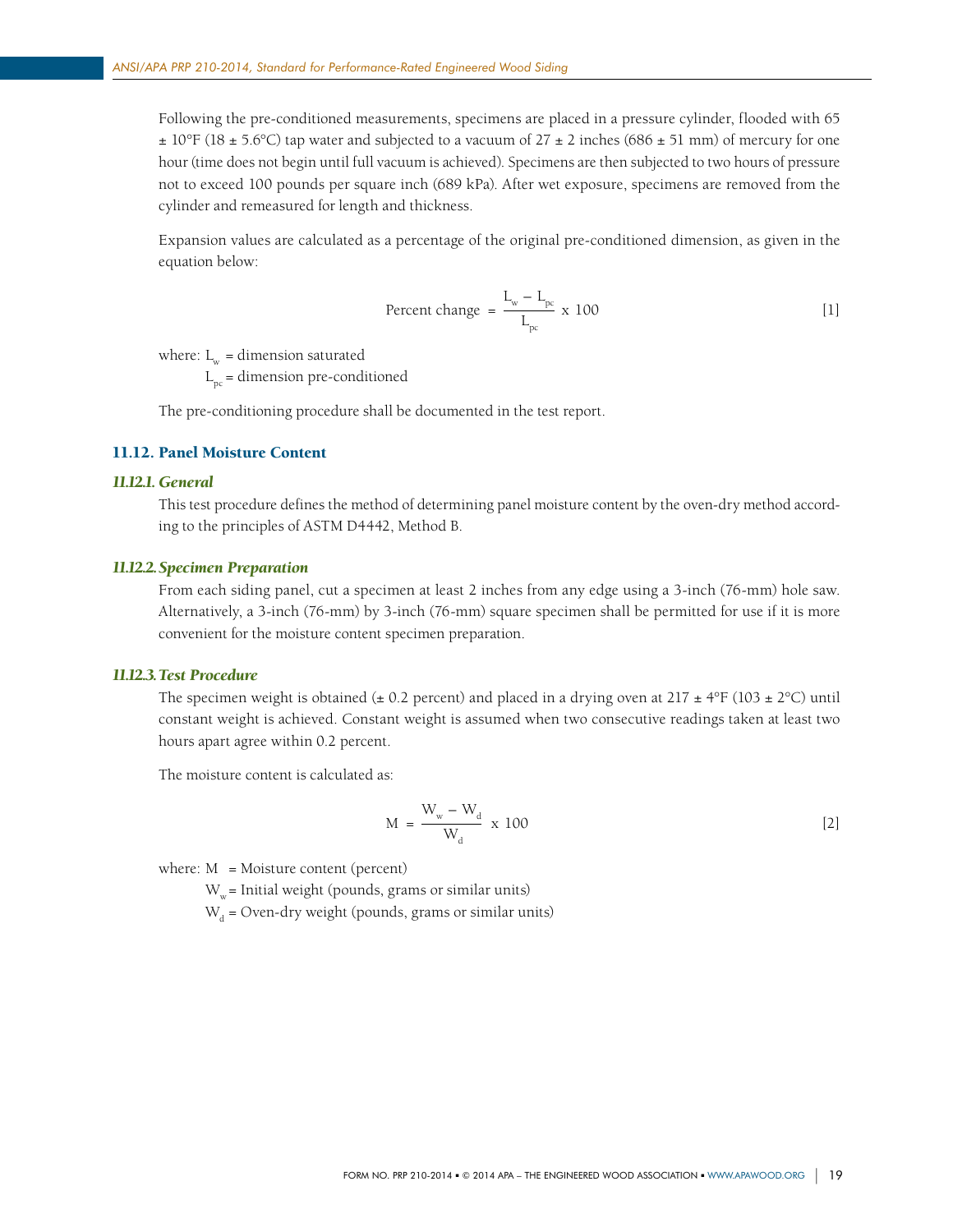#### <span id="page-24-0"></span>APPENDIX A (NON-MANDATORY)

## A1. History of Standard

In April 2008, the APA Standards Committee on Standard for Performance-Rated Engineered Wood Siding was formed to develop a national standard under the consensus processes accredited by the American National Standards Institute (ANSI). This national consensus standard, designated as ANSI/APA PRP 210-2008, is developed based on the *Manufacturing and Performance Standard for APA Rated Siding Panels*, as documented in the *Performance Standards and Qualification Policy for Structural-Use Panels*, APA PRP 108, which has been in use by the wood structural panel industry in North America since April 1980.

In 2013 through 2014, the ANSI/APA PRP 210-2008 was reviewed, revised, and approved by the Committee, and published as ANSI/APA PRR 210-2014.

The names of the ANSI/APA PRP 210 Committee members when the standard is published are as follows. The current list of the committee membership is available from the committee secretariat upon request.

| <b>NAME</b>          | <b>AFFILIATION</b>                       |             |
|----------------------|------------------------------------------|-------------|
| Mark Aucoin          | <b>Momentive Specialty Chemicals</b>     |             |
| Christie Cordova     | <b>GP Wood Products LLC</b>              | Chair       |
| Gary Ehrlich         | National Association of Home Builders    |             |
| Ken Lau              | Ainsworth Lumber Company                 |             |
| Doug Mason           | Georgia-Pacific Chemicals                |             |
| <b>Tracy Naylor</b>  | Roseburg Forest Products Company         |             |
| Rick Nelson          | Plum Creek Timber Company                |             |
| Lance Olson          | Louisiana-Pacific Corporation            |             |
| <b>Steve Quarles</b> | Institute for Business and Home Safety   |             |
| Mike Ritter          | <b>USDA Forest Products Laboratory</b>   |             |
| Mike Rudy            | Swanson Group, Inc.                      |             |
| Kurt Stochlia        | ICC Evaluation Service, Inc.             |             |
| Darin Thompson       | Timber Products Inspection, Inc.         |             |
| <b>Steve Verhey</b>  | <b>TECO</b>                              | Vice Chair  |
| <b>Randy Webb</b>    | Benchmark Consulting and Inspection, LLC |             |
| Blair Wilding        | Arclin                                   |             |
| Borjen Yeh           | APA – The Engineered Wood Association    | Secretariat |

Inquiries or suggestions for improvement of this standard should be directed to:

Secretariat, ANSI/APA PRP 210 APA – The Engineered Wood Association 7011 South 19th Street Tacoma, WA 98466 www.apawood.org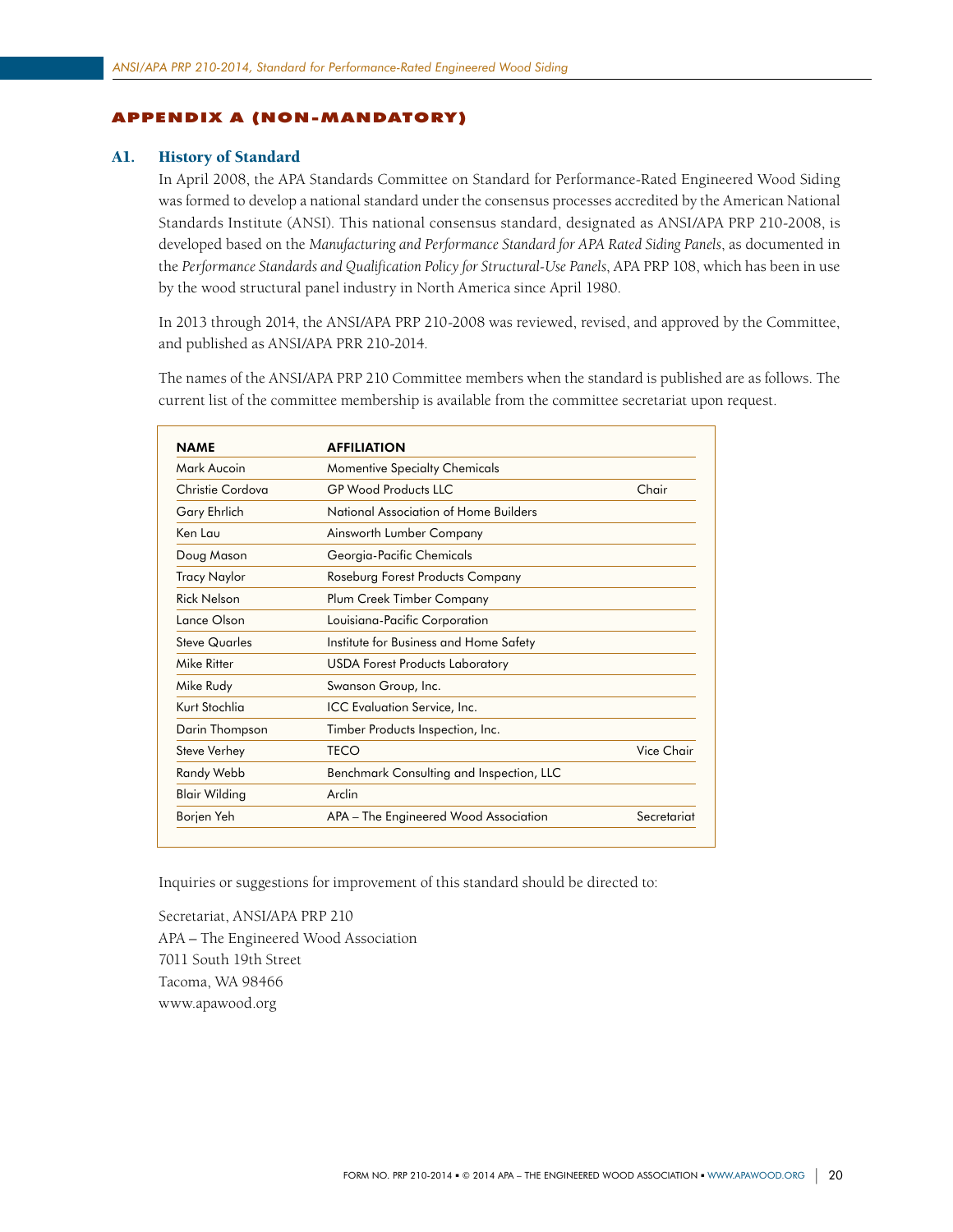## <span id="page-25-0"></span>A2. Commentary

- *A2.1.* As specified in Section 6, all structural performance tests prescribed in Sections 6.1 through 6.4 should be conducted only when the specimens are wet even though the criteria are based on dry (as-received) conditions. It is the judgment of the committee that the structural performance of siding panels in wet conditions is more critical than that in dry conditions.
- *A2.2.* Thickness swell of siding panels qualified in accordance with this standard should be evaluated only when the siding panel contains hardboard face, as specified in Section 10.1.(e), as it has been well-documented that the thickness swell of all-veneer panels is not a performance issue in most construction applications. Note that the hardboard face should meet the requirements of Class 1 of ANSI/AHA A135.4 in accordance with Section 5.2.